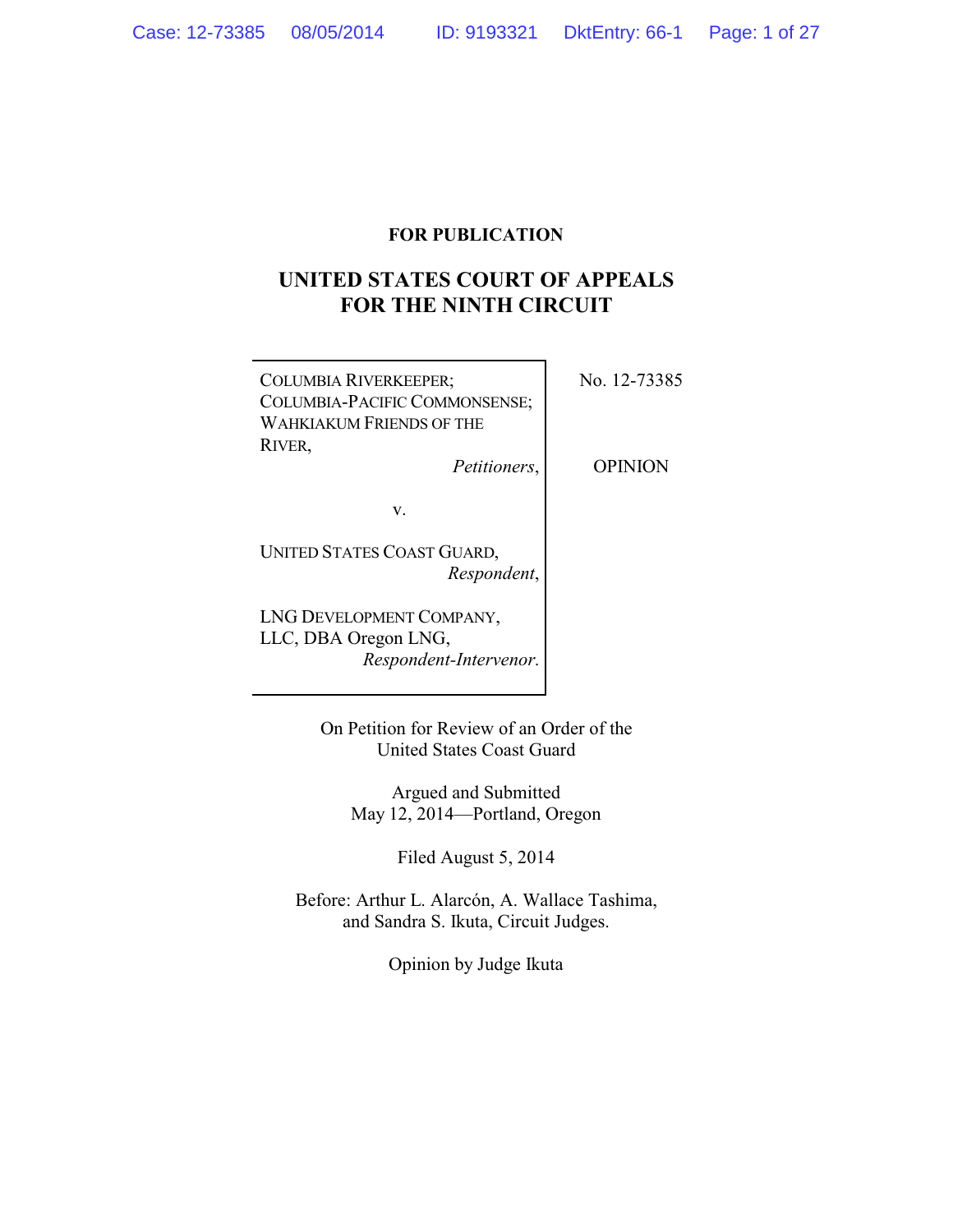## **SUMMARY\***

### **Jurisdiction / U.S. Coast Guard**

The panel dismissed due to lack of jurisdiction a petition for review of the U.S. Coast Guard's issuance of a letter of recommendation to the Federal Energy Regulatory Commission regarding the suitability of the Columbia River for vessel traffic associated with a proposed liquified gas facility and pipeline.

The panel concluded that the court lacked jurisdiction because the Coast Guard's letter of recommendation was not in practice a final agency action under 15 U.S.C. § 717r(d)(1) of the Natural Gas Act, which authorizes judicial review of final agency orders and actions that "issue, condition, or deny any permit, license, concurrence, or approval."

#### **COUNSEL**

Thomas C. Buchele (argued) and Aubrey Baldwin, Earthrise Law Center, Portland, Oregon; Lauren Goldberg, Columbia Riverkeeper, Hood River, Oregon, for Petitioners.

Brian C. Toth (argued) and Robert J. Lundman, Attorneys, Appellate Section; Robert G. Dreher, Acting Assistant Attorney General, United States Department of Justice, Environment & Natural Resources Division, Washington, D.C.; John T. Dewey, Curtis E. Borland, Frank G. Nolan, and

**<sup>\*</sup>** This summary constitutes no part of the opinion of the court. It has been prepared by court staff for the convenience of the reader.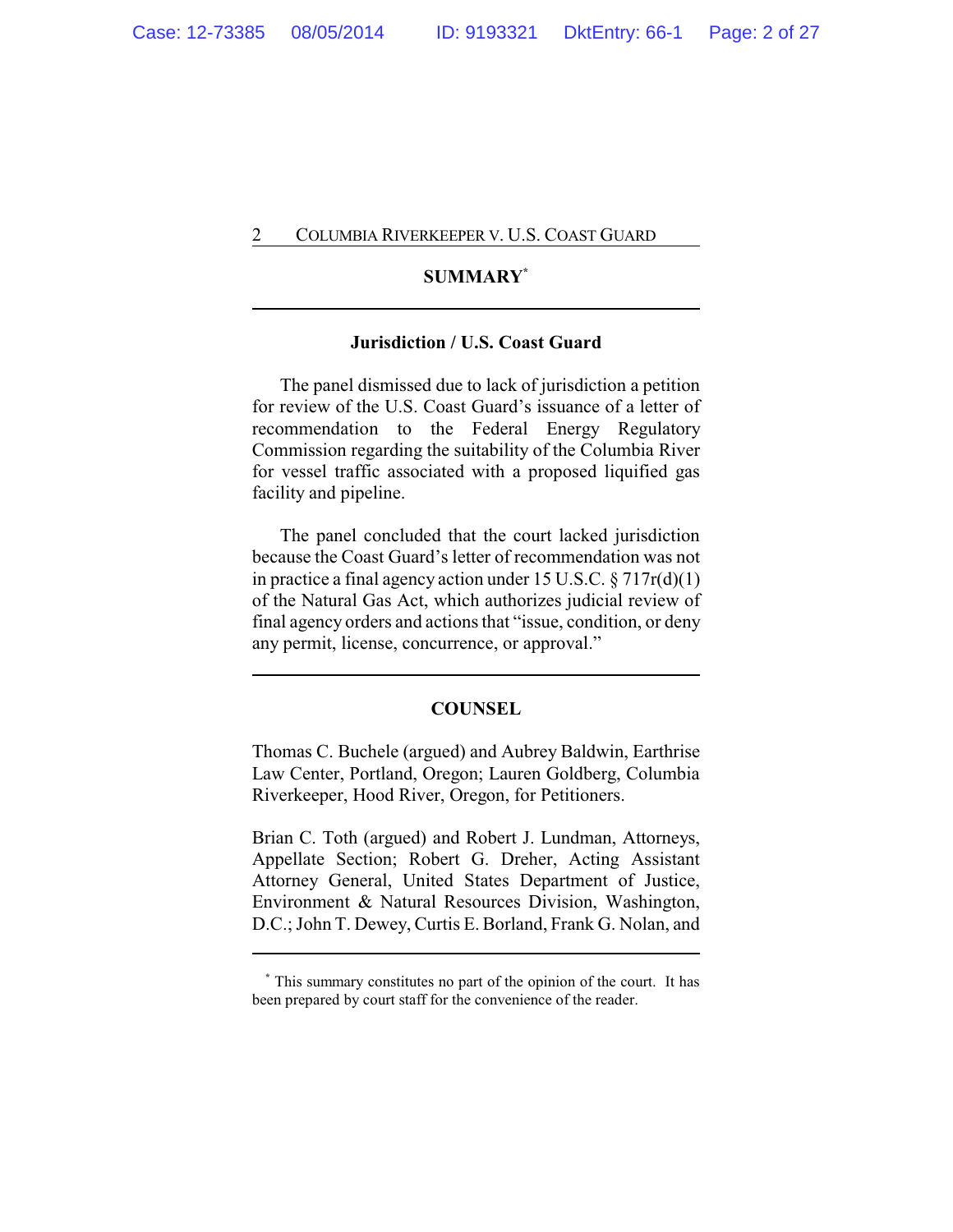Bronwyn Douglass, United States Coast Guard, Washington, D.C., for Respondent.

Charles Scott, Fulbright & Jaworski, New York, New York, for Respondent-Intervenor.

#### **OPINION**

IKUTA, Circuit Judge:

This appeal addresses one of the several administrative proceedings in which Columbia Riverkeeper, Columbia-Pacific Common Sense, and Wahkiakum Friends of the River (collectively Riverkeeper) have attempted to intervene in an effort to prevent LNG Development Company, LLC (doing business as Oregon LNG), from constructing a liquefied natural gas facility and pipeline along the Columbia River in Oregon. As part of the lengthy terminal siting process, the Coast Guard provided the Federal Energy Regulatory Commission (FERC) with a letter of recommendation (sometimes referred to as a LOR) regarding the suitability of the waterway for vessel traffic associated with the proposed facility. Riverkeeper petitions for review of the Coast Guard's issuance of the letter of recommendation, contending that we have jurisdiction under 15 U.S.C.  $\S 717r(d)(1)$ , which authorizes judicial review of agency orders and actions that "issue, condition, or deny any permit, license, concurrence, or approval." Because the letter of recommendation is not such an order or action, we conclude we lack jurisdiction and dismiss the petition for review.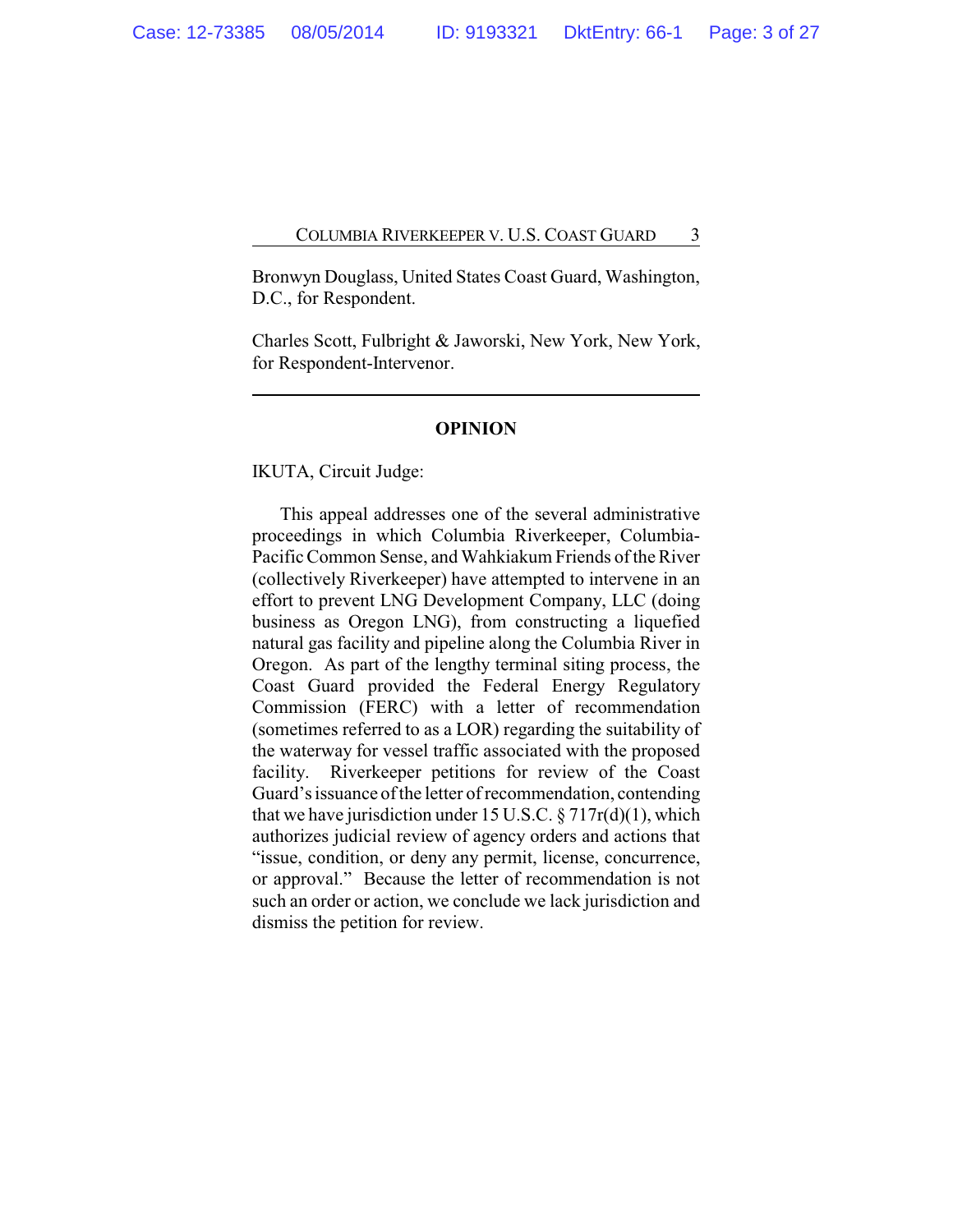I

Liquefied natural gas (LNG) is natural gas that has been "supercooled into liquid form" and "reheated back into gas form at natural gas terminals" for transport to customers. *Wash. Gas Light Co. v. FERC*, 532 F.3d 928, 929 n.1 (D.C. Cir. 2008). Although the process for liquefying natural gas has been known since the 19th Century and used commercially since the 1950s, interest in transporting LNG for commercial use increased first in the 1970s due to declines in gas reserves, and again more recently. *See* Jacob Dweck, David Wochner, & Michael Brooks, *Liquefied Natural Gas (LNG) Litigation After the Energy Policy Act of 2005: State Powers in LNG Terminal Siting*, 27 Energy L.J. 473, 473 (2006). The supercooling process reduces the volume of the natural gas to 1/600th of natural gas in vapor form, and, according to the Coast Guard, makes transporting liquefied natural gas "the most economical way to import natural gas from overseas." Once natural gas has been liquefied, it can be transported in an LNG tanker to an LNG import terminal, which receives, stores and processes the LNG. These facilities are "typically sited in coastal areas with shipping access." *AES Sparrows Point LNG, LLC v. Smith*, 527 F.3d 120, 124 (4th Cir. 2008). Because activities involving LNG have a potential for explosions, fires, and spills, federal, state, and local governments have taken steps to regulate the siting and operation of LNG terminal facilities.

A

To understand the role of the Coast Guard's letter of recommendation in the regulatory process, it is necessary to review the historical development of the legal framework for siting LNG terminal facilities. Prior to 2005, different federal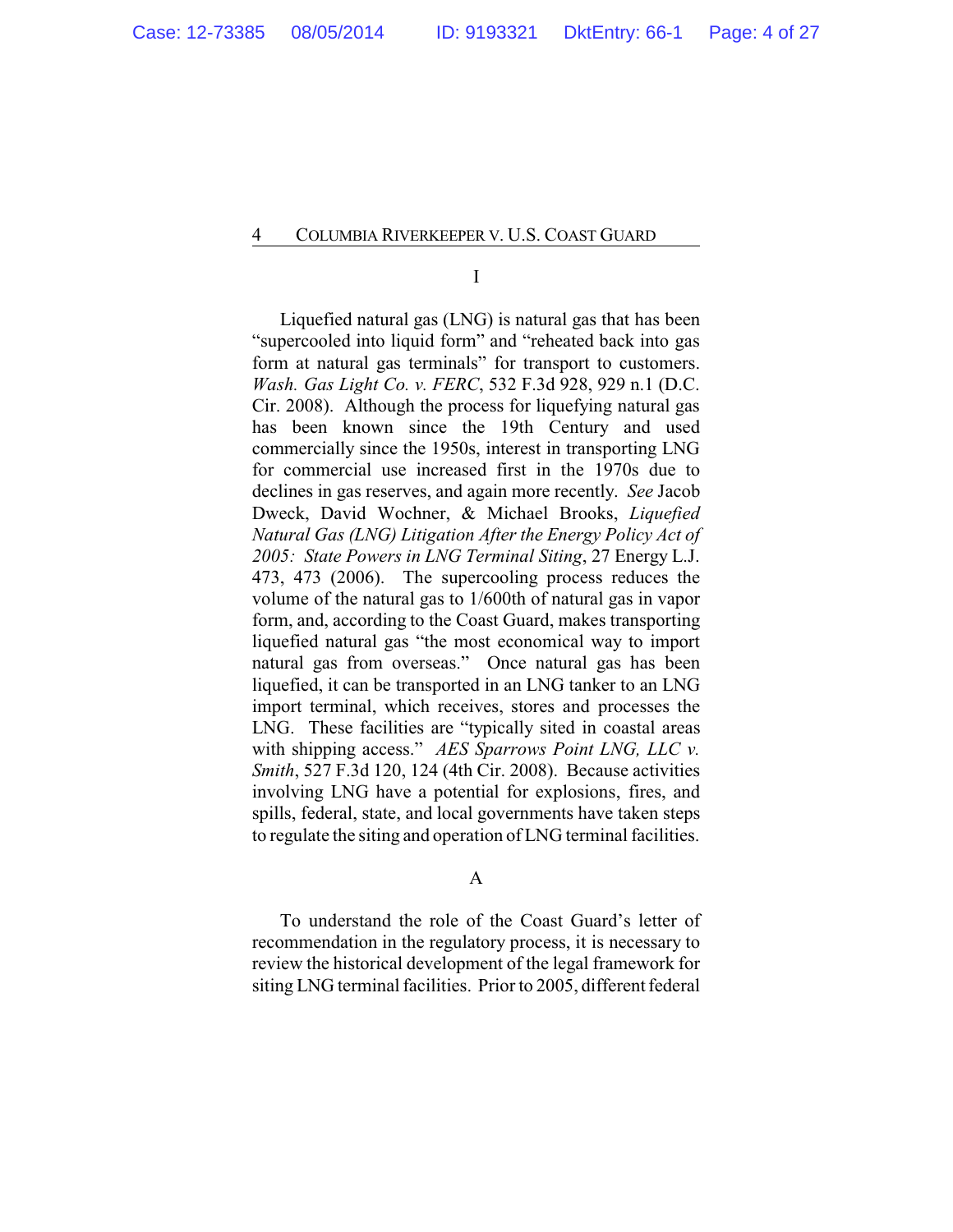agencies allocated responsibility for regulatingLNG terminal facilities amongst themselves by means of interagency agreements, with little guidance from Congress. The Natural Gas Act of 1938 (NGA) authorized FERC's predecessor agency (the Federal Power Commission) to approve the import and export of natural gas, 15 U.S.C. § 717b (1938), and the extension and improvement of transportation facilities, 15 U.S.C. § 717f (1938), but did not reference LNG terminal facility siting responsibility. Beginning in 1968, Congress enacted a series of pipeline safety statutes that gave the Department of Transportation (DOT) authority to issue minimum safetystandards for siting new liquefied natural gas pipeline facilities, 49 U.S.C. § 60103. DOT and FERC ultimately entered into an interagency agreement to allocate their respective responsibilities. *See* Memorandum of Understanding between the Department of Transportation and the Federal Energy Regulatory Commission regarding Liquefied Natural Gas Transportation Facilities (1985).

In addition, the Coast Guard asserted authority over siting decisions affecting the safety and security of port areas and navigable waterways under the Ports and Waterways Safety Act, 33 U.S.C. §§ 1221–1236, the Magnuson Act of 1950, 50 U.S.C. § 191, and Executive Order No. 10173, 15 Fed. Reg. 7005 (Oct. 18, 1950). In early 1978, the Coast Guard and a DOT subagency (the Office of Pipeline Safety Operation of the Materials Transportation Bureau) entered into a memorandum of understanding regarding the division of regulatory responsibility over LNG terminals. Believing that the agreement gave it broad regulatory authority, the Coast Guard commenced a rulemaking proceeding and proposed regulations that would require any person siting an LNG facility to obtain a "use permit" from the Coast Guard. Liquefied Natural Gas Facilities, 43 Fed. Reg. 34362, 34365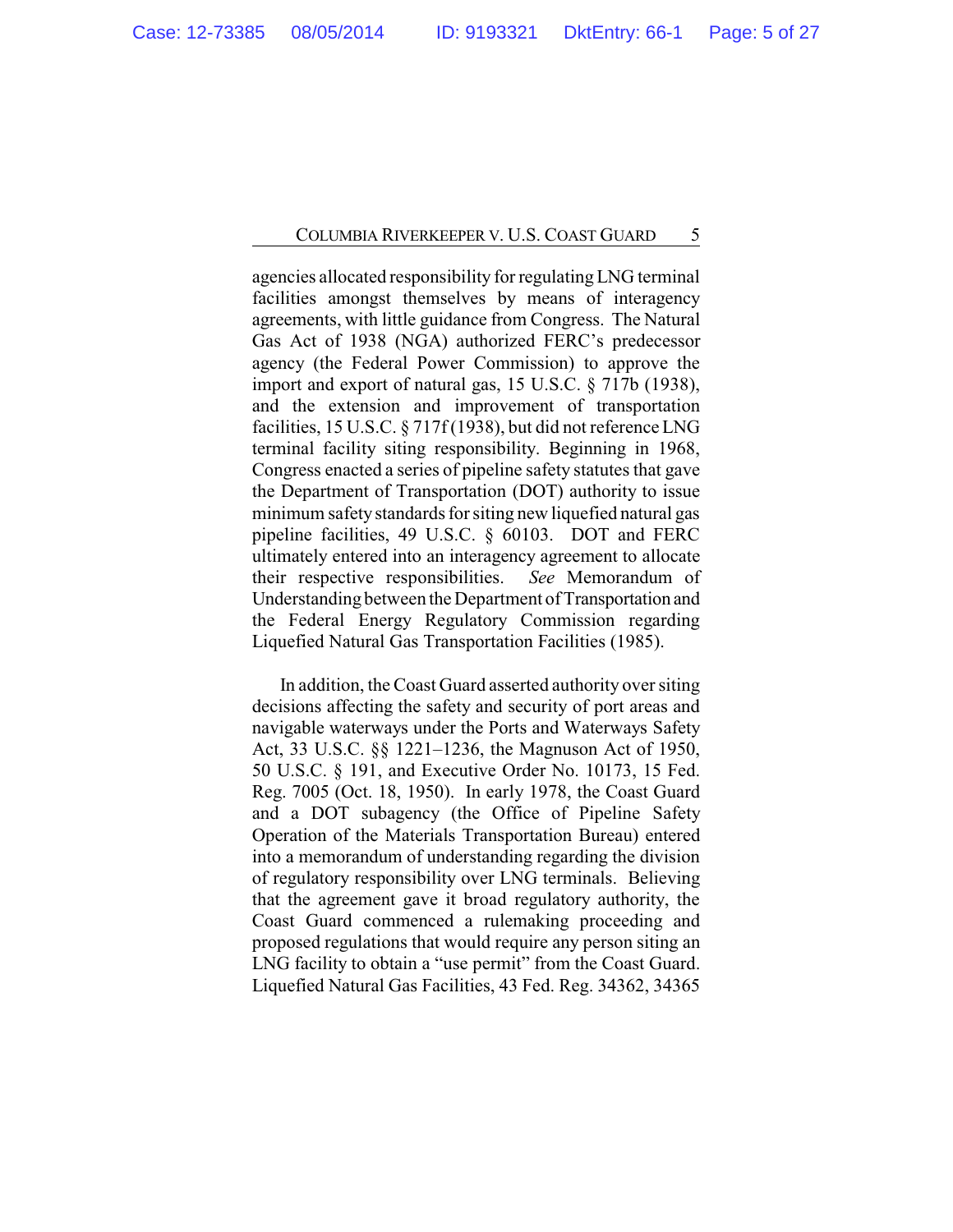(Aug. 3, 1978) (proposed 33 C.F.R. § 126.2012). After further congressional action suggested that the Coast Guard's view of its regulatory authority was too broad, the Coast Guard reduced its ambition. Pursuant to a revised memorandum of understanding with DOT, signed in 1986, the Coast Guard proposed revised regulations replacing its proposed "use permit" requirement with a requirement that a project proponent merely secure a letter of recommendation from the Coast Guard. Liquefied Natural Gas Waterfront Facilities, 53 Fed. Reg. 3370, 3377 (Feb. 5, 1988) (proposed 33 C.F.R. § 127.009).

Beginning in the 1990s, there was a rapid increase in efforts to site LNG import terminals. In response to growing safety and environmental concerns, a number of states claimed authority to regulate LNG facilities under specific state LNG statutes or under general environmental, zoning, or construction laws. *See* Parfomake & Vann, Congressional Research Service, *Liquefied Natural Gas (LNG) Import Terminals: Siting, Safety, and Regulation*, at 16–17 (Dec. 14, 2009); *see also, e.g.*, *Weaver's Cove Energy, LLC v. R.I. Coastal Res. Mgmt. Council*, 589 F.3d 458, 472–73 (1st Cir. 2009); *AES Sparrows Point LNG*, 527 F.3d at 124. California also asserted exclusive authority to regulate LNG facilities that did not impact interstate commerce, claiming that FERC lacked authority under the NGA to regulate such sites. *See, e.g.*, *Re: Sound Energy Solutions*, Notice of Intervention and Protest of the Public Utilities Commission of the State of California, at 7–9, FERC Docket No. CP04-58-000 (Feb. 23, 2004).

In 2004, FERC, the Coast Guard, and a DOT subagency (the Research and Special Programs Administration) responded to the terrorist events of September 11, 2001 by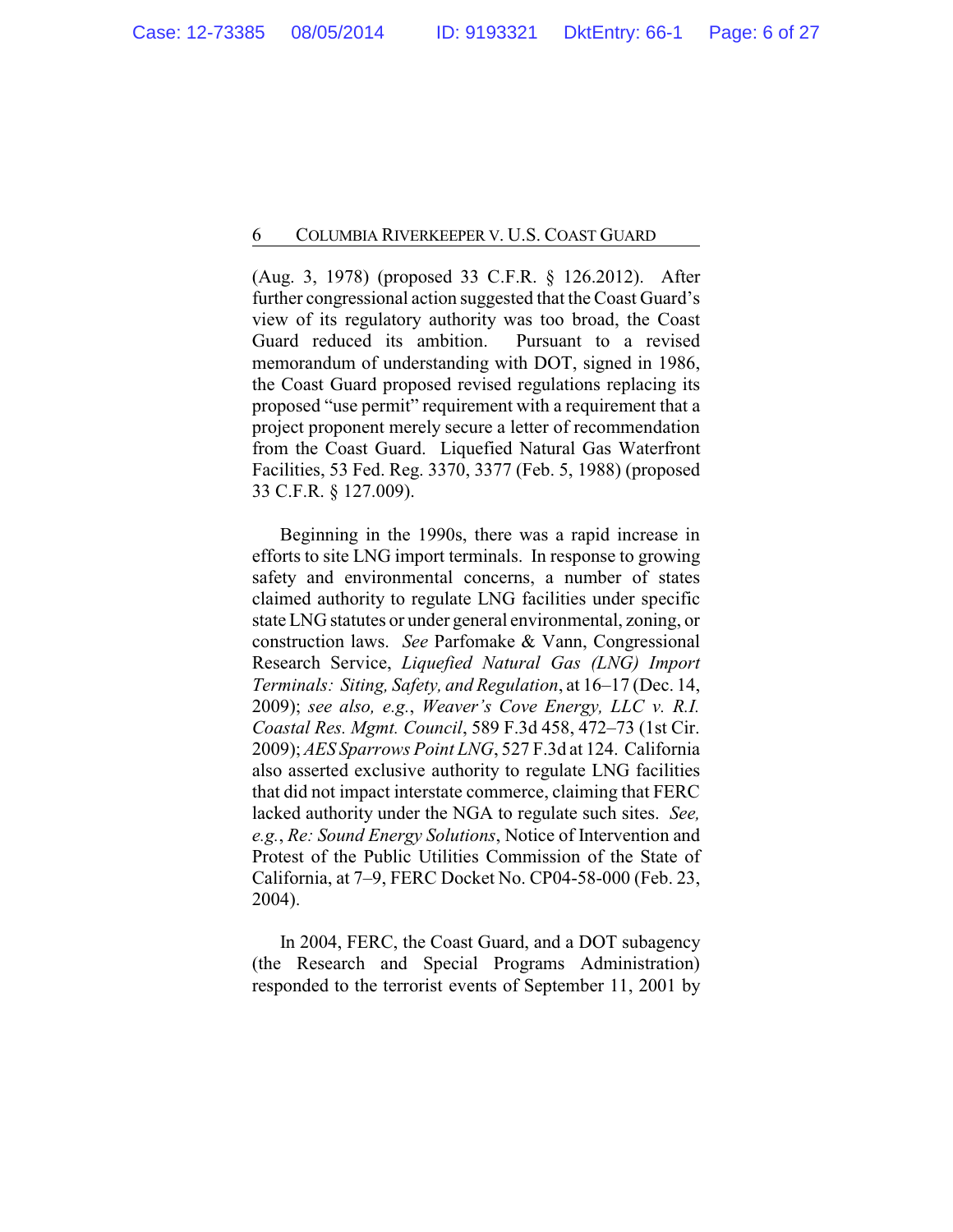entering into another interagency agreement to divide regulatory responsibility for the safety and security review of waterfront LNG facilities. This agreement confirmed that FERC had lead regulatory authority for the siting and construction of onshore LNG facilities. The agencies also agreed that FERC would be the lead agency for preparing an environmental impact statement (EIS) under the National Environmental Policy Act (NEPA),<sup>1</sup> 42 U.S.C. §§ 4321–4370h.

In 2005, consistent with this 2004 interagency agreement, the Coast Guard issued a "Navigation and Vessel Inspection Circular," NVIC 05-05, providing guidance for persons "seeking a permit to build and operate a shore-side LNG terminal." The circular confirmed that FERC was responsible for authorizing the siting and construction of onshore LNG facilities, and was the lead agency for the NEPA process. The circular stated that the Coast Guard would serve as a cooperating agency under NEPA, *see* 40 C.F.R. § 1501.6, and would provide FERC with a letter of recommendation (as required in the Coast Guard's 1988 regulations) that set forth its formal evaluation of the suitability of the waterway for LNG marine traffic. According to the Coast Guard, issuing such a letter of recommendation was a "federal action which

**<sup>1</sup>** For all "major Federal actions significantly affecting the quality of the human environment" the responsible official must conduct environmental analyses pursuant to NEPA. 42 U.S.C. § 4332(C). Such analysis must include a "full and fair discussion of [the action's] significant environmental impacts and shall inform decisionmakers and the public of the reasonable alternatives which would avoid or minimize adverse impacts or enhance the quality of the human environment." 40 C.F.R. § 1502.1. "Major federal actions" include "projects and programs entirely or partly financed, assisted, conducted, regulated, or approved by federal agencies." 40 C.F.R. § 1508.18(a).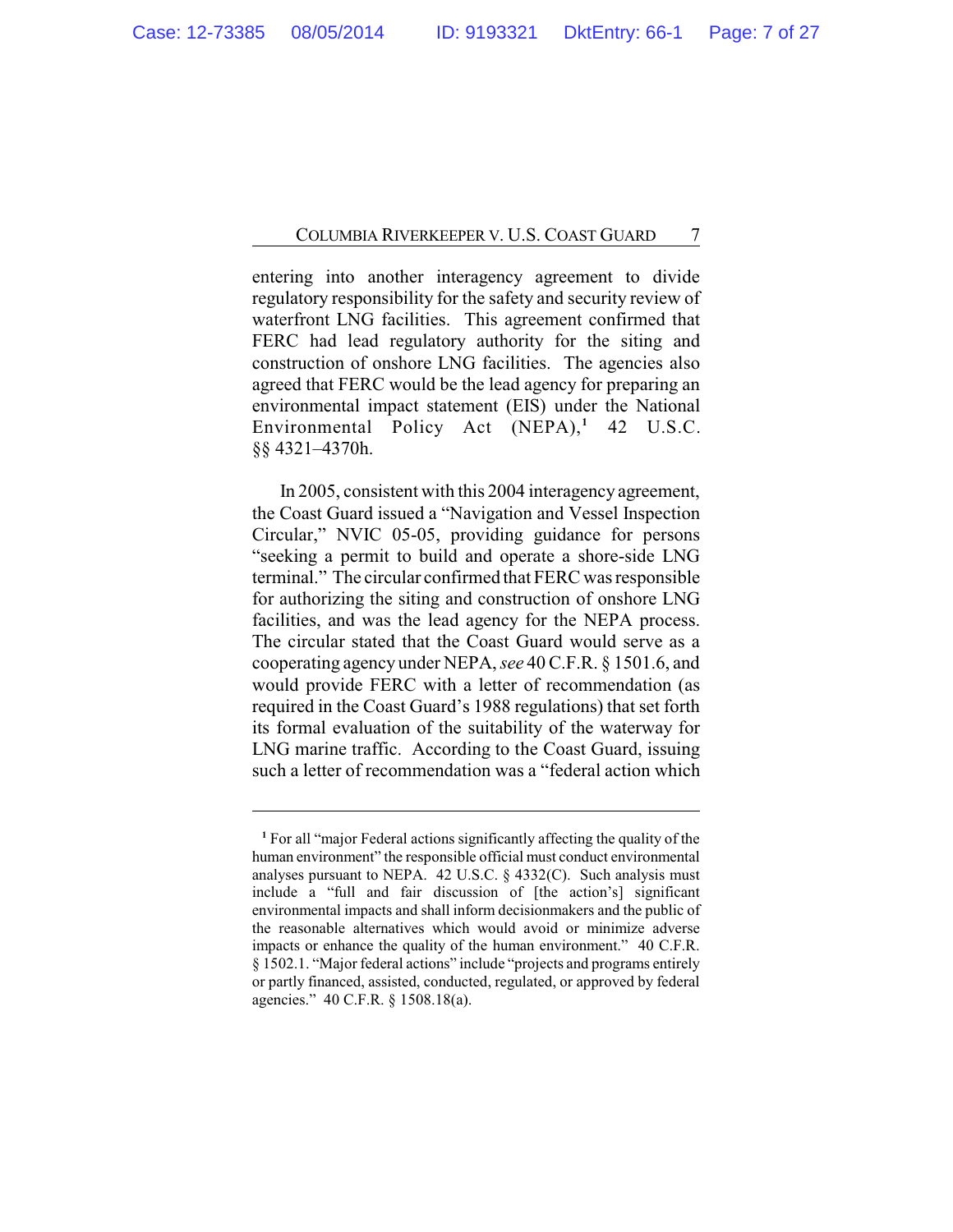requires compliance with NEPA" to the same extent as FERC's authorization for construction and operation of an LNG facility.

Just a few months later, Congress enacted the Energy Policy Act (EPAct) of 2005, Pub. L. No. 109-58, 119 Stat. 594, which finally clarified Congress's intent regarding the division of responsibility for siting and operating LNG terminal facilities. The EPAct resolved a number of important issues. First, the Act amended the applicable section of the Natural Gas Act to give FERC "the *exclusive* authority to approve or deny an application for the siting, construction, expansion, or operation of an LNG terminal," *id.*, § 311, 119 Stat. at 686, codified at 15 U.S.C. § 717b(e)(1) (emphasis added), thereby precluding other federal or state agencies from asserting such authority.

Second, in response to the states' interest in having some control over LNG import terminals within their jurisdiction, Congress took a compromise position. Although Congress's grant of "exclusive authority" to FERC in siting decisions precluded the states' imposition of state law requirements, the EPAct preserved the states' authority under several federal environmental laws to require project proponents to obtain a state compliance certification. *Id.*, § 311, 119 Stat. at 686, codified at 15 U.S.C. § 717b(d). But to prevent states from using this authority to block LNG projects completely, *see* Dweck, Wochner, & Brooks, *supra*, at 483–85 (examining Connecticut's successful efforts to block the Islander East pipeline project using its water quality certification authority under the CWA), the EPAct allowed for federal judicial review of an order or action of a "State administrative agency acting pursuant to Federal law to issue, condition, or deny any permit, license, concurrence, or approval," Pub. L. No. 109-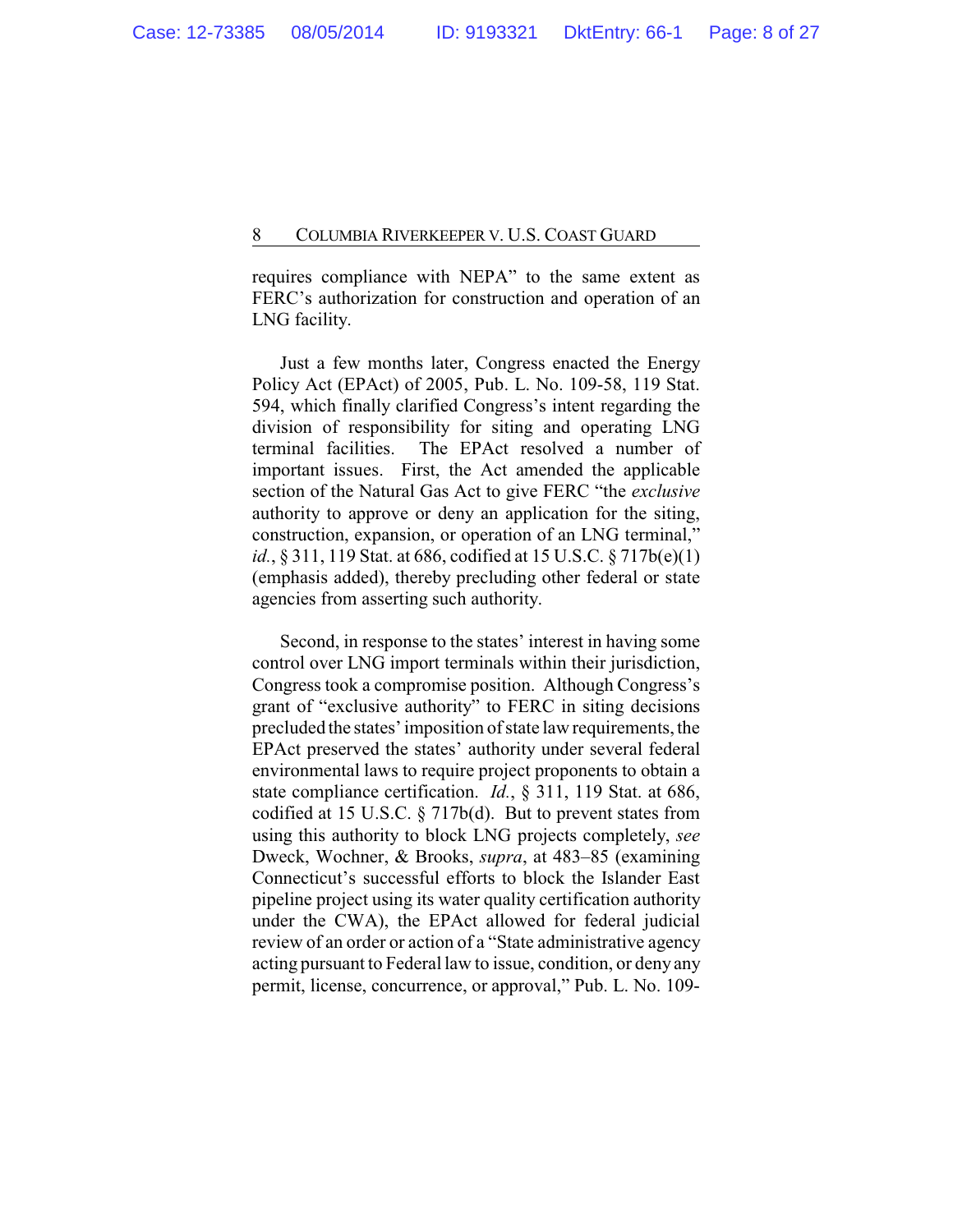58, § 313, 119 Stat. at 689–90, codified at 15 U.S.C. § 717r(d)(1); *see Islander E. Pipeline Co. v. Conn. Dep't of Envtl. Prot.*, 482 F.3d 79, 85 (2d Cir. 2006) (stating that legislative history confirms that this provision was enacted to allow expedited federal judicial review of a state's denial of a required federal permit); *see also* Dweck, Wochner, & Brooks, *supra*, at 482–83 (noting that the conflict between Islander East and Connecticut led Congress to enact  $§ 717r(d)$ .

Finally, the EPAct confirmed that FERC was the "lead agency for the purposes of coordinating all applicable Federal authorizations and for the purposes of complying with" NEPA. Pub. L. No. 109-58, § 313, 119 Stat. at 689, codified at 15 U.S.C. § 717n(b)(1). It required FERC to promulgate regulations for NEPA compliance that require a pre-filing of LNG import terminal siting applications. *Id.*, § 311, 119 Stat. at 687, codified at 15 U.S.C. § 717b-1(a).

Although the EPAct did not speak directly to the Coast Guard's role in siting LNG facilities, after the EPAct's enactment, the Coast Guard revisited its internal procedures, and issued a new "Navigation and Vessel Inspection Circular," NVIC 05-08, on December 22, 2008. Now understanding that its letter of recommendation was not a final decision, but rather mere advice to FERC (the agency with exclusive authority to make all siting decisions under the EPAct), the Coast Guard determined its letter of recommendation did not "constitute a permitting action and must not impose requirements or conditions mandated by the Coast Guard." Accordingly, the Coast Guard no longer deemed its letter of recommendation to require separate compliance with NEPA. In 2010, Congress confirmed this approach. In § 813 of the Coast Guard Authorization Act of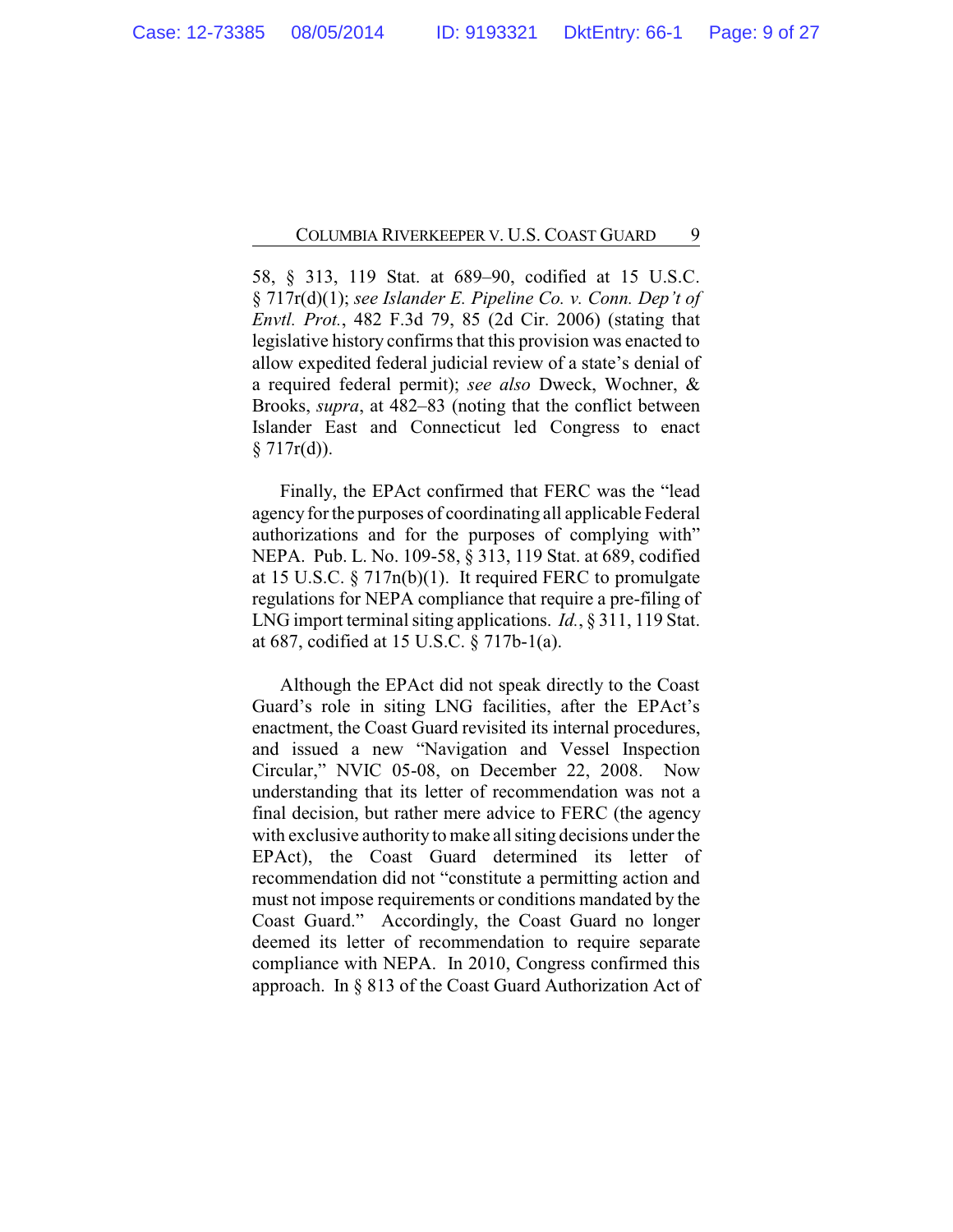2010, Congress required "the Secretary of the department in which the Coast Guard is operating" to "make a recommendation, after considering recommendations made by the States, to the Federal Energy Regulatory Commission as to whether the waterway to a proposed waterside liquefied natural gas facility is suitable or unsuitable for the marine traffic associated with such facility." Pub. L. No. 111-281, § 813, 124 Stat. 2905, 2999. This language confirmed Congress's intent to limit the Coast Guard's role in licensing LNG facilities to issuing letters of recommendation.

B

Accordingly, by 2009 (the year the Coast Guard issued the letter of recommendation in this case), the regulatory framework for a party seeking to site an LNG facility was as follows. FERC was the exclusive siting authority and "lead agency" under NEPA. 15 U.S.C.  $\S$  717n(b)(1). FERC required an applicant to engage in a pre-filing procedure before filing an application. *See* 18 C.F.R. §§ 153.12, 157.21 (2009). Among other pre-filing steps, the applicant had to file a letter of intent and waterwaysuitability assessment with the captain of the port**<sup>2</sup>** of the zone in which the facility would be located, pursuant to 33 C.F.R. § 127.007 (2009) and 18 C.F.R. § 157.21 (2009). After reviewing the letter of intent and accompanying assessment, the captain of the port would issue a letter of recommendation regarding the proposed facility. 33 C.F.R. § 127.009 (2009). Under Coast Guard regulations, a person "directly affected" by the letter of recommendation could "request reconsideration by the Coast Guard officer responsible," *id.* § 127.015(a) (2009), and

<sup>&</sup>lt;sup>2</sup> A "captain of the port" is the officer so designated by the Commandant of the Coast Guard. 14 U.S.C. § 634(a).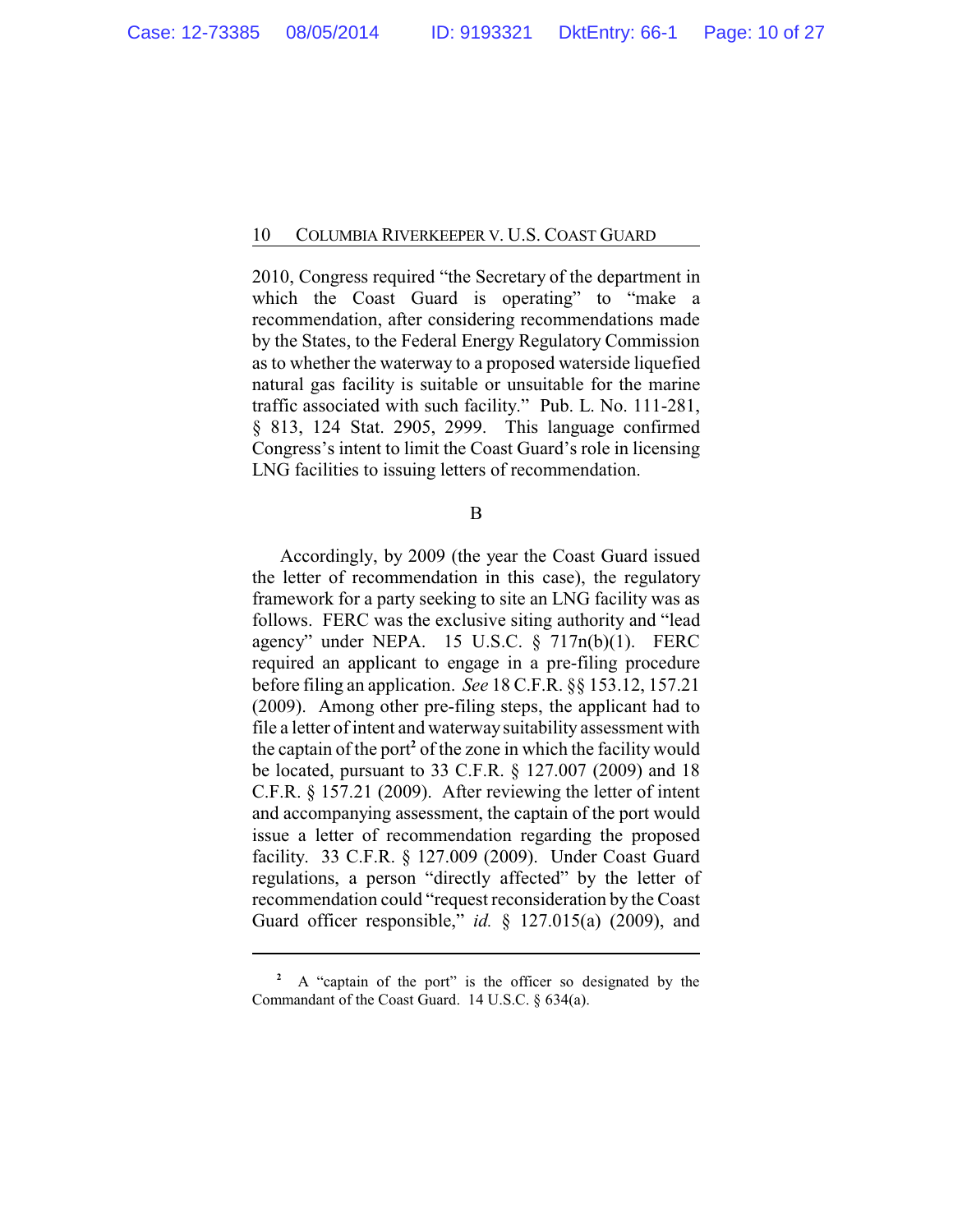pursue two additional levels of administrative review, *id.* § 127.015 (2009).**<sup>3</sup>**

After the project proponent filed an application with FERC, FERC would undertake an extensive review and consultation process with various federal, state, and local agencies, as well as private parties, and also convene public hearings. *See* 15 U.S.C. §§ 717b(e)(2)(B), 717b-1. This process included the work necessary to comply with NEPA. Other state and federal cooperating agencies assist FERC in preparing an EIS. The project proponent was required to obtain all necessary permits and approvals from state and other federal bodies, and could challenge the denial of any permits or approvals required under federal law in a federal court of appeals. *See id.* § 717r(d)(1). Once this process was completed, FERC could issue a final decision approving or denying the application. *See id.* § 717b(e)(2). FERC could approve the application "in whole or part, with such modifications and upon such terms and conditions" as it found necessary and appropriate. *Id.* § 717b(e)(3).

Upon FERC's issuance of the order, any person could apply for rehearing within 30 days. *Id.* § 717r(a). Within 60 days of FERC's order on the application for rehearing, an aggrieved party could obtain review of the order in the court

<sup>&</sup>lt;sup>3</sup> In 2012, the Coast Guard amended its regulations to provide that the letter of recommendation is not appealable because it "is a recommendation from the [captain of the port] to the agency having jurisdiction" and "does not constitute agency action for the purpose of § 127.015 or the Administrative Procedure Act." 33 C.F.R. § 127.009(b) (2012). That regulation does not apply retroactively. *See id.* § 127.009(e) (2012).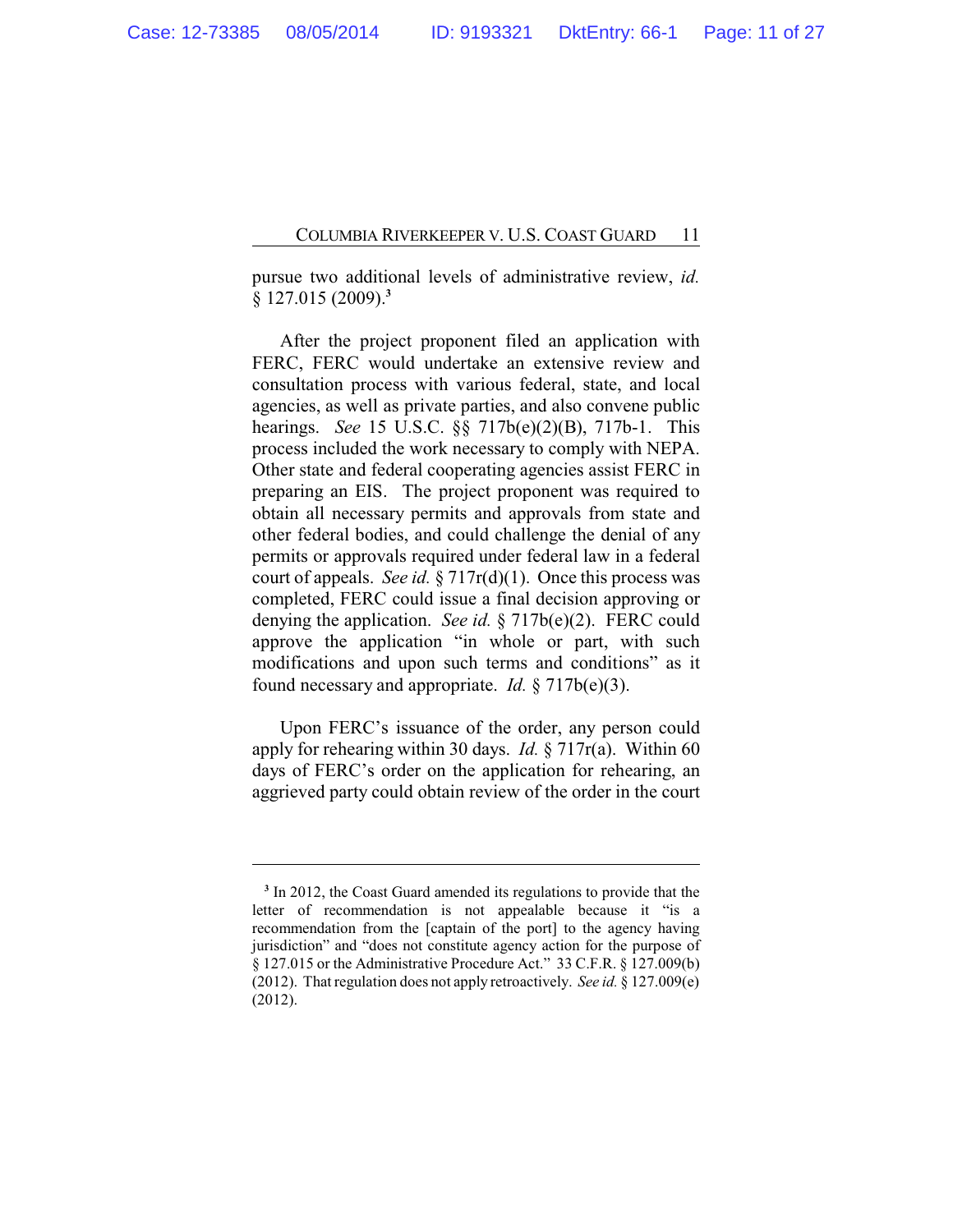of appeals "wherein the natural-gas company to which the order relates is located" by filing a written petition. *Id.* § 717r(b).

II

We now turn to the facts of this case. In 2007, Oregon LNG began the pre-filing process: It made an initial filing with FERC and filed a letter of intent and a preliminary waterway suitability assessment with the captain of the port for Portland for a proposed LNG terminal and pipeline. The letter stated that Oregon LNG intended to construct an LNG facility on the East Skipanon Peninsula, near the confluence of the Skipanon and the Columbia River in Warrenton, Oregon. In August 2007, FERC published a notice of intent to prepare an EIS for the East Skipanon LNG terminal. LNG Development Company, LLC and Oregon Pipeline Company; Notice of Intent, 72 Fed. Reg. 50356 (Aug. 31, 2007).

Oregon LNG filed its formal application for the East Skipanon LNG terminal with FERC in October 2008, prompting FERC to issue a notice of application. LNG Development Company, LLC (d/b/a Oregon LNG); Oregon Pipeline Company, LLC; Notice of Applications, 73 Fed. Reg. 65301 (Nov. 3, 2008). Riverkeeper and other environmental organizations intervened in the FERC proceedings pursuant to 18 C.F.R. § 385.214 on November 17, 2008.**<sup>4</sup>**

On April 24, 2009, the captain of the port issued the letter of recommendation at issue in this case, and the accompanying analysis for Oregon LNG's East Skipanon

**<sup>4</sup>** The FERC proceedings are ongoing.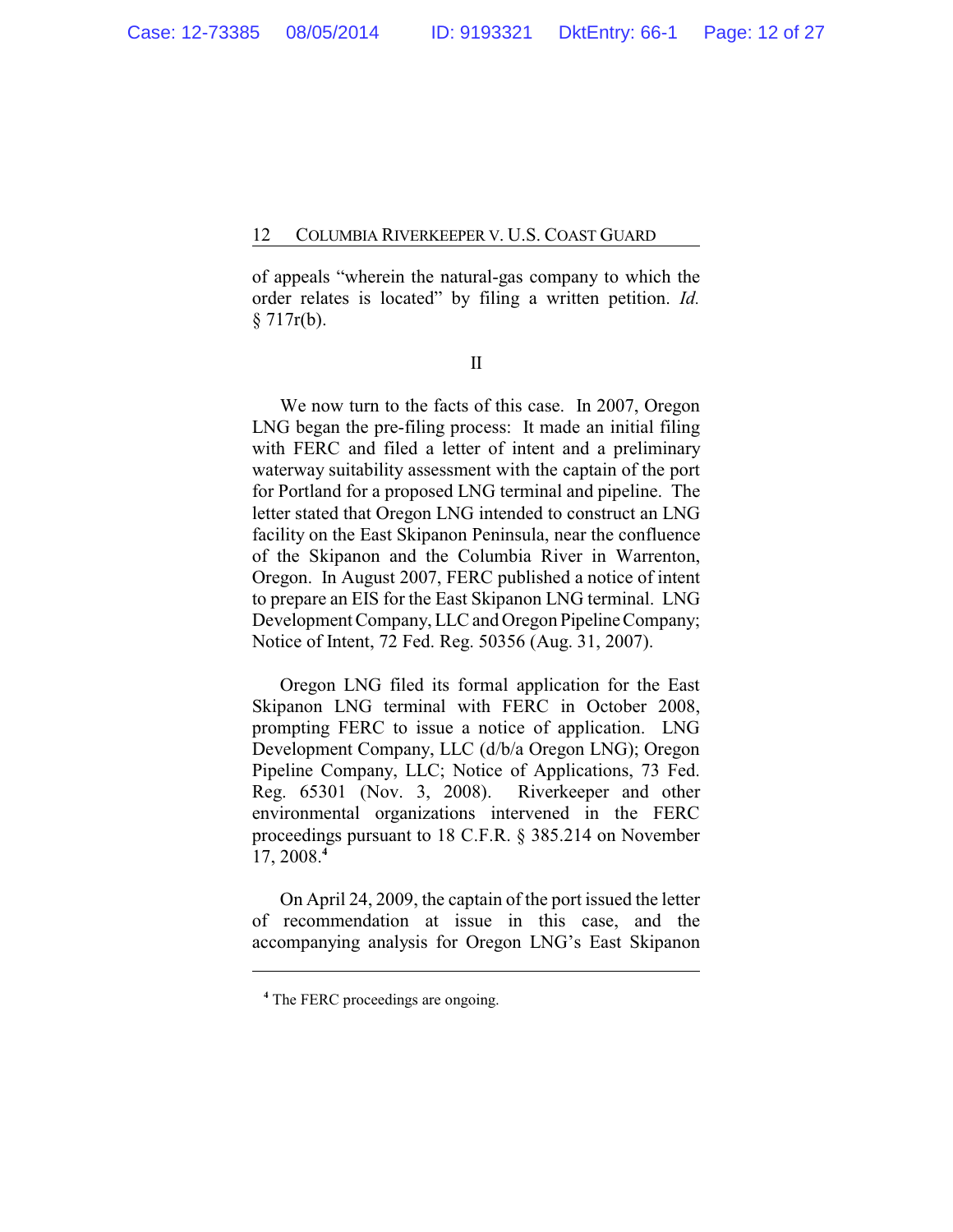LNG terminal, pursuant to 33 C.F.R. § 127.009. The letter stated the captain's determination "that the applicable portions of the Columbia River and its approaches are not currently suitable, but could be made suitable for the type and frequency of LNG marine traffic associated with this project." The letter of recommendation included the following statement:

> While this letter has no enforcement status, the determinations, analysis, and ultimate recommendation as to the suitability of this waterway, as contained in this letter, would be referenced in concert with a Captain of the Port Order, should an LNG transit be attempted along this waterway without full implementation of the risk mitigation measures.

The analysis accompanying the letter listed additional mitigation measures that were recommended "to responsibly manage the safety and security risks" of the project, while acknowledging that the specifics of each suggested mitigation measure would require "further development through the creation of an Emergency Response Plan as well as a Transit Management Plan."

On May 22, 2009, Riverkeeper and other intervenors requested reconsideration of the letter of recommendation under 33 C.F.R. § 127.015(a) (2009), on the ground that the Coast Guard had failed to comply with NEPA and the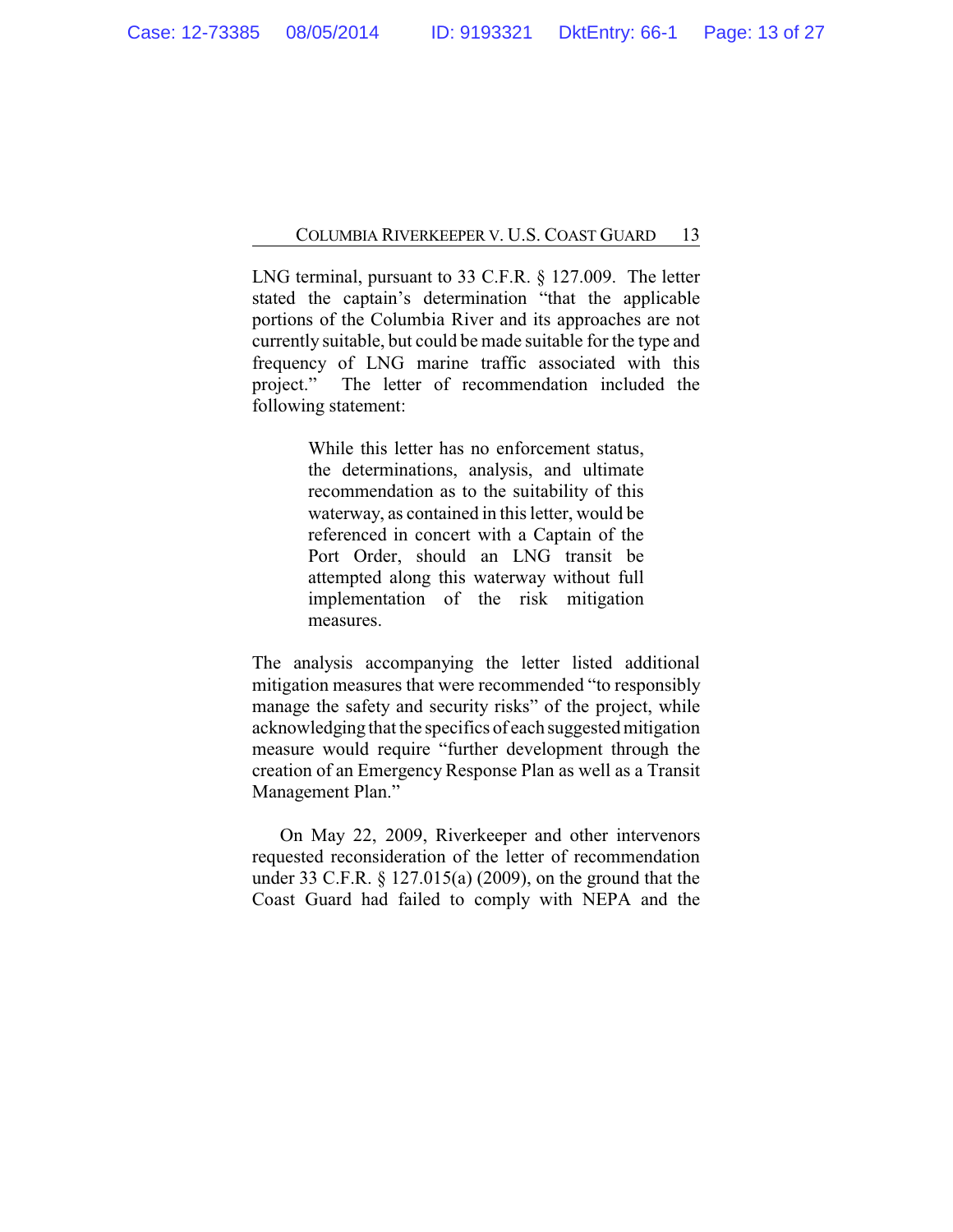Endangered Species Act (ESA),**<sup>5</sup>** 16 U.S.C. §§ 1531–44. The captain of the port denied the motion for reconsideration on July 9, 2009, and Riverkeeper filed an administrative appeal, *see* 33 C.F.R. § 127.015(b)(1) (2009), which was denied by a district commander on December 2, 2010.

Thereafter, an assistant commandant denied Riverkeeper's second administrative appeal, *see* 33 C.F.R. § 127.015(c), on August 25, 2012. In his August 25th decision letter, the assistant commandant stated that issuance of the letter of recommendation was not an agency action under the ESA or Administrative Procedure Act (APA), or a "major federal action" under NEPA, because its issuance "carries no legal significance in and of itself," The letter of recommendation was "not a condition precedent for and does not bar FERC" from authorizing the East Skipanon LNG terminal without adopting the captain of the port's recommendations or incorporating any of the mitigation measures. The letter does not "impose any legal requirement on any party to comply with" its recommendations; it is not legally binding on the Coast Guard, any other government agency, or Oregon LNG. Nor does the letter have an impact on vessel traffic, because "[t]he issuance of an LOR neither authorizes, nor prohibits, an LNG carrier from conducting a transit of the waterway" and vessels are not required to obtain Coast Guard transit permits. Rather, the issuance of a captain of the port letter "is separate and distinct from the

**<sup>5</sup>** The ESA requires each federal agency to "insure that any action authorized, funded, or carried out by such agency . . . is not likely to jeopardize the continued existence of any endangered species or threatened species or result in the destruction or adverse modification of habitat of such species which is determined by the Secretary." 16 U.S.C. § 1536(2).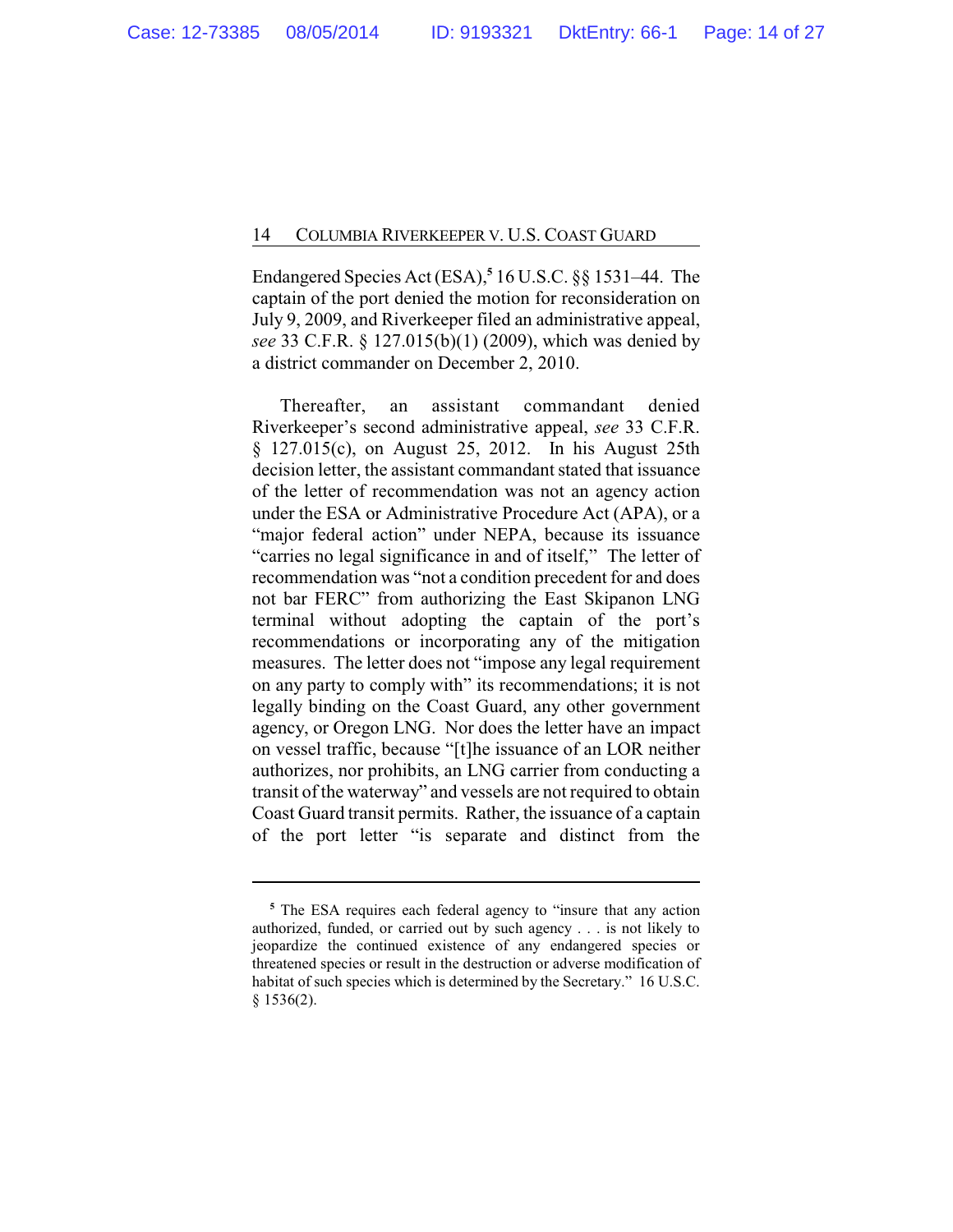recommendations provided in an LOR, which are not enforceable, and the [captain of the port] is not bound by the recommendations contained in the LOR."

Riverkeeper then filed a petition for review here, challenging the letter of recommendation and the August 25, 2012 decision pursuant to 15 U.S.C.  $\S$  717r(d)(1) of the Natural Gas Act. Oregon LNG intervened in the proceedings.

III

As a threshold matter, we must determine whether § 717r(d)(1) gives us jurisdiction to review Riverkeeper's challenge to the letter of recommendation and the Coast Guard's final denial of Riverkeeper's administrative appeal. Riverkeeper contends that in enacting  $\S 717r(d)(1)$ , Congress intended to create an exception to the general rule that "review of agency action is typically located in the district courts under the APA absent a specific statutory provision to the contrary," *Cal. Energy Comm'n v. Dep't of Energy*, 585 F.3d 1143, 1148 (9th Cir. 2009). We review questions regarding our jurisdiction de novo. *Sandoval-Luna v. Mukasey*, 526 F.3d 1243, 1245 (9th Cir. 2008) (per curiam). "It is to be presumed that a cause lies outside [of federal courts'] limited jurisdiction, and the burden of establishing the contrary rests upon the party asserting jurisdiction." *Kokkonen v. Guardian Life Ins. Co. of Am.*, 511 U.S. 375, 377 (1994) (citations omitted).

#### A

We begin with the text of the jurisdictional statute, which provides in relevant part: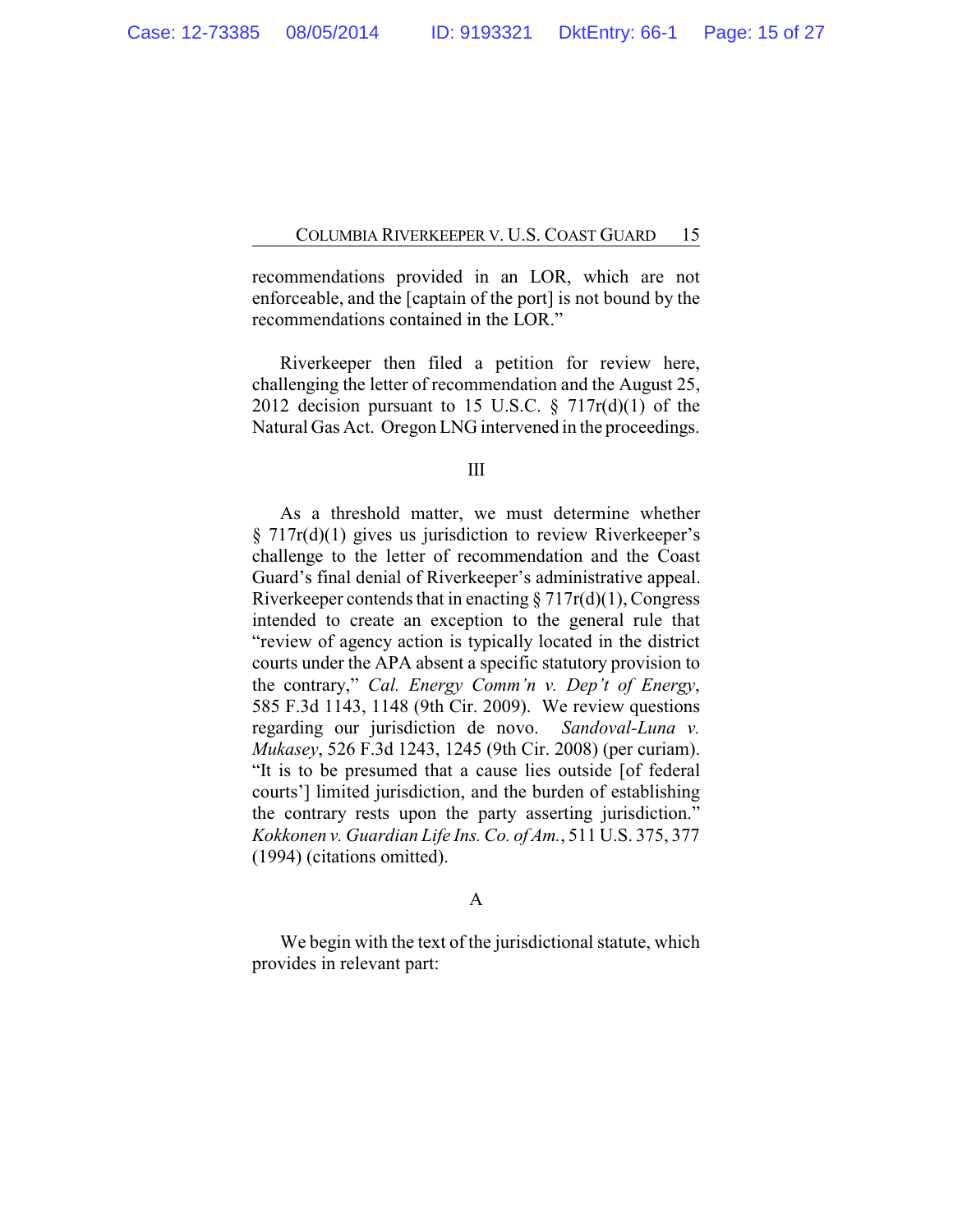The United States Court of Appeals for the circuit in which a facility subject to section 717b of this title . . . is proposed to be constructed, expanded, or operated shall have original and exclusive jurisdiction over any civil action for the review of an order or action of a Federal agency (other than the Commission) or State administrative agency acting pursuant to Federal law to issue, condition, or deny any permit, license, concurrence, or approval (hereinafter collectively referred to as "permit") required under Federal law . . . .

15 U.S.C. § 717r(d)(1).

The statute does not define the terms "order or action" or "permit, license, concurrence, or approval," and so we interpret these words according to "their ordinary, contemporary, common meaning." *Transwestern Pipeline Co. v. 17.19 Acres of Prop. Located in Maricopa Cnty.*, 627 F.3d 1268, 1270 (9th Cir. 2010) (internal quotation marks omitted). In making this interpretation, we give due consideration to the context of these words "with a view to their place in the overall statutory scheme." *Satterfield v. Simon & Schuster, Inc.*, 569 F.3d 946, 953 (9th Cir. 2009) (internal quotation marks omitted).

Neither we nor our sister circuits have defined the phrase "order or action" in  $\S 717r(d)(1)$ . In interpreting statutes authorizing judicial review of agency decisions, however, the Supreme Court has held that "[t]he strong presumption is that judicial review will be available only when agency action becomes final." *Bell v. New Jersey*, 461 U.S. 773, 778 (1983)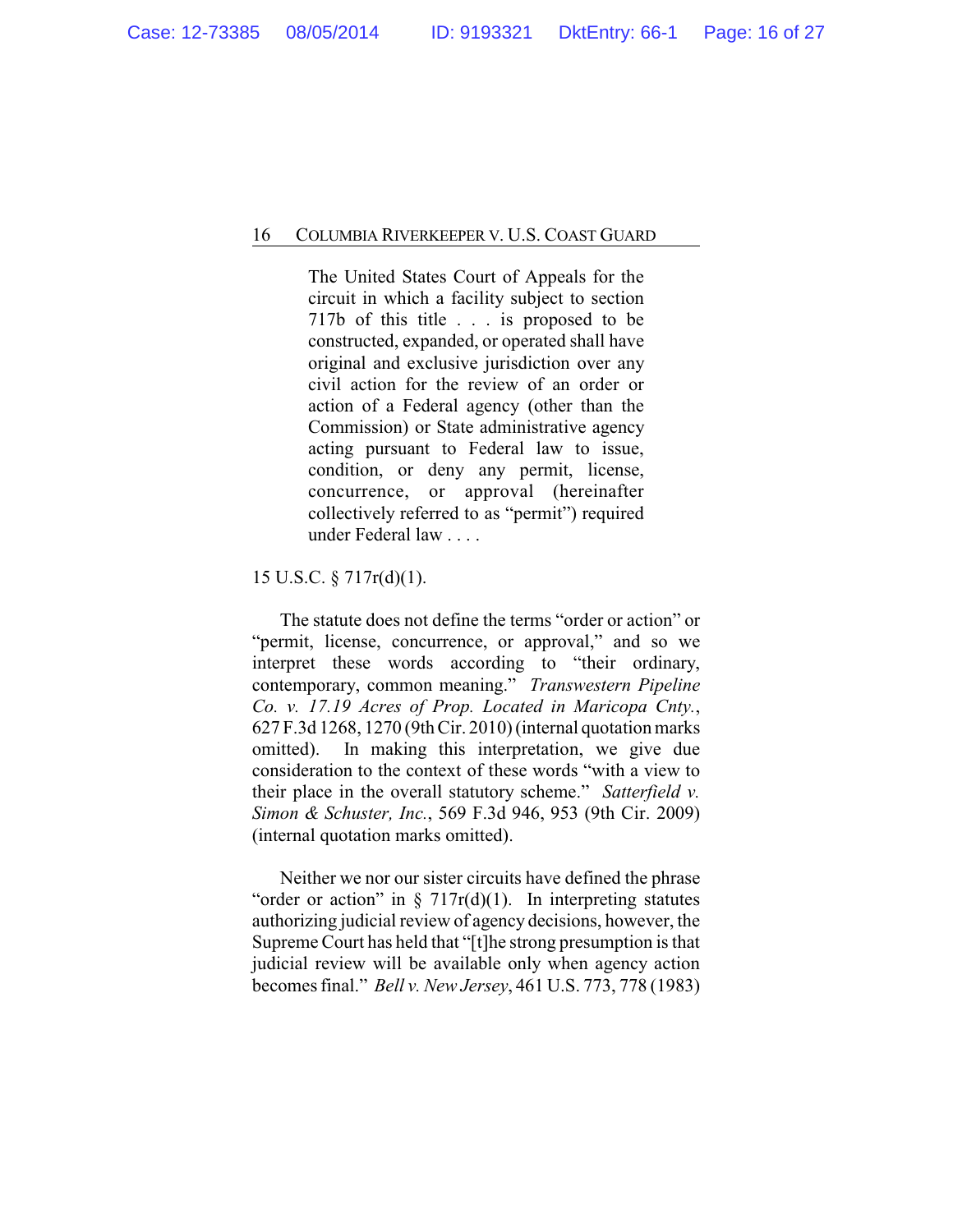(holding that a statute allowing judicial review of "any action" by the Secretary of Education gives federal courts jurisdiction only over orders or actions that are final); *see also FPC v. Metro. Edison Co.*, 304 U.S. 375, 383–84 (1938) (holding that the word "order" in a section of the Federal Power Act substantially identical to § 717r(b) refers only to final orders). This long-standing rule of construction reflects the Supreme Court's inference that Congress generally does not intend to "afford[] opportunity for constant delays in the course of the administrative proceeding," such as would arise if courts could review every interim agency order or action. *Metro. Edison*, 304 U.S. at 383.

Nothing in  $\S$  717r(d)(1) overcomes this "strong presumption." *Bell*, 461 U.S. at 778. Congress's intent to authorize judicial review over only final orders or actions is strongly supported by the language of  $\S$  717r(d)(1), which limits judicial review to those agency decisions that "issue, condition, or deny any permit, license, concurrence, or approval," the sort of final decisions that occur at the conclusion of an administrative process. Further, reading § 717r(d)(1) as limiting judicial review to final agency decisions is consistent with the long-standing interpretation of § 717r(b), a related section of the same statute. Although § 717r(b) permits federal court review of "an order" issued by FERC, the Supreme Court (as well as our sister circuits and our own precedents) read this language as authorizing judicial review only over final orders. *See Consol. Gas Supply Corp. v. FERC*, 611 F.2d 951, 958 (4th Cir. 1979) (considering § 717r(b)); *Atlanta Gas Light Co. v. FPC*, 476 F.2d 142, 147 (5th Cir. 1973) (same); *cf. Metro. Edison Co.*, 304 U.S. at 383–84 (considering language in the Federal Power Act, 16 U.S.C. § 825*l*(b), which is substantially identical to § 717r(b)); *The Steamboaters v. FERC*, 759 F.2d 1382,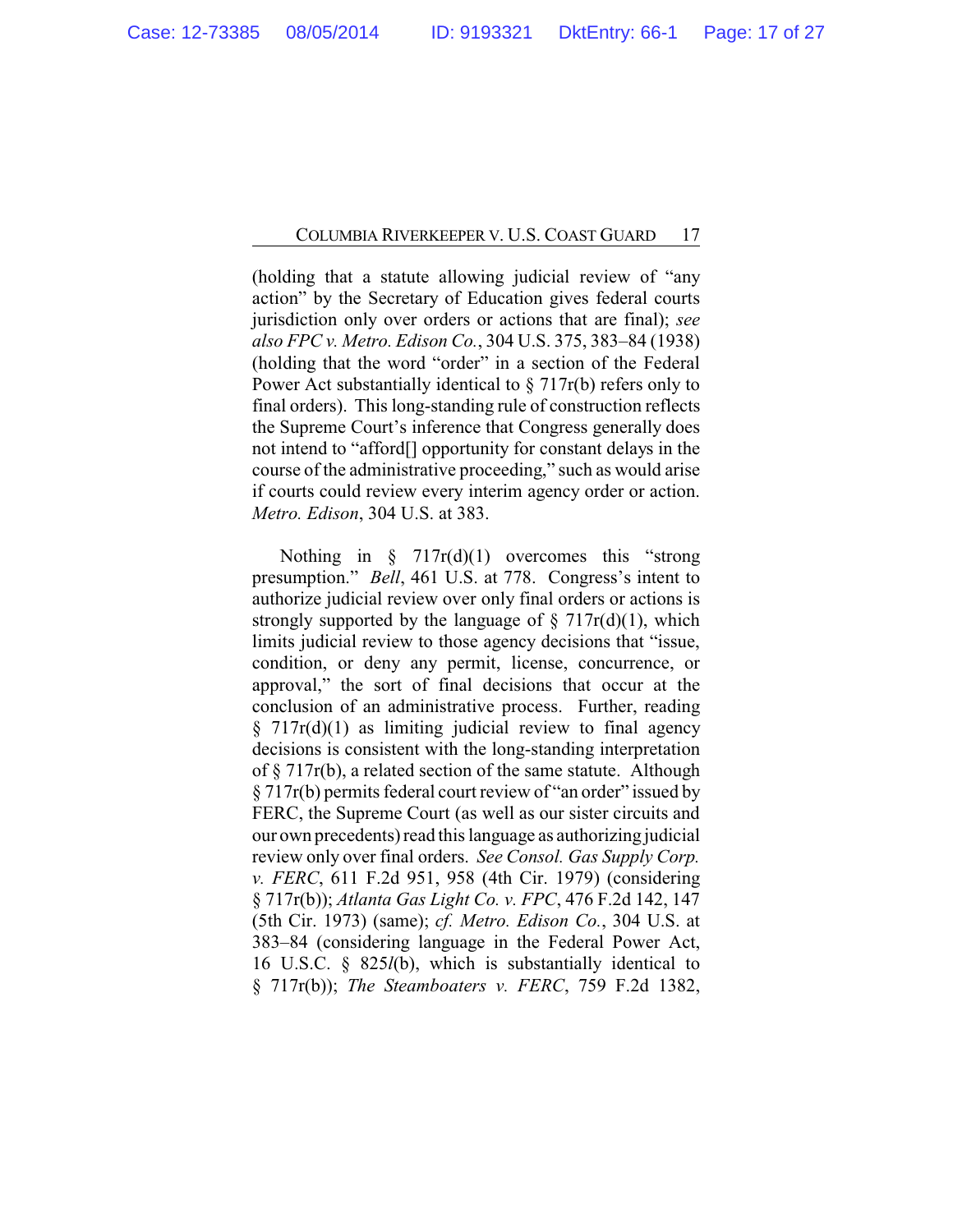1387–88 (9th Cir. 1985) (same); *Papago Tribal Util. Auth. v. FERC*, 628 F.2d 235, 238 (D.C. Cir. 1980) (same). In adding § 717r(d)(1) to § 717r when it enacted the EPAct, Congress did not give any sign it intended federal courts to exercise a broader scope of review over non-FERC decisions than over FERC decisions. Finally, the presumption that Congress intended to authorize judicial review over only final agency decisions is supported by the same considerations relied on by the Supreme Court in *Metropolitan Edison Co.*: construing  $\S 717r(d)(1)$  as allowing judicial review of every interim action of a state or federal agencywould "do violence to the manifest purpose of the provision," 304 U.S. at 384, which was to expedite siting decisions, *see Islander E. Pipeline Co.*, 482 F.3d at 85. Accordingly, we conclude that § 717r(d) authorizes judicial review only over orders or actions that are "final."**<sup>6</sup>** An action or order is "final when it imposes an obligation, denies a right, or fixes some legal relationship." *City of Fremont*, 336 F.3d at 914 (internal quotation marks omitted); *see also Or. Natural Desert Ass'n v. U.S. Forest Serv.*, 465 F.3d 977, 986–87 (9th Cir. 2006) (same); *Atlanta Gas*, 476 F.2d at 147 (noting an order reviewable under § 717r(b) must be "unambiguous in legal effect" and have "some substantial effect on the parties which cannot be altered by subsequent administrative action").

**<sup>6</sup>** In construing the language of the Federal Power Act, which is substantially identical to § 717r(b), *Papago*, 628 F.2d at 245, we imposed additional requirements for judicial review, holding that a FERC order is subject to judicial review under the Federal Power Act only if "(1) the order is final; (2) the order, if unreviewed, would inflict irreparable harm on the party seeking review; and (3) judicial review at this stage of the process would not invade the province reserved to the discretion of the agency," *City of Fremont v. FERC*, 336 F.3d 910, 913–14 (9th Cir. 2003). We need not address here whether these requirements are also applicable in the § 717r context.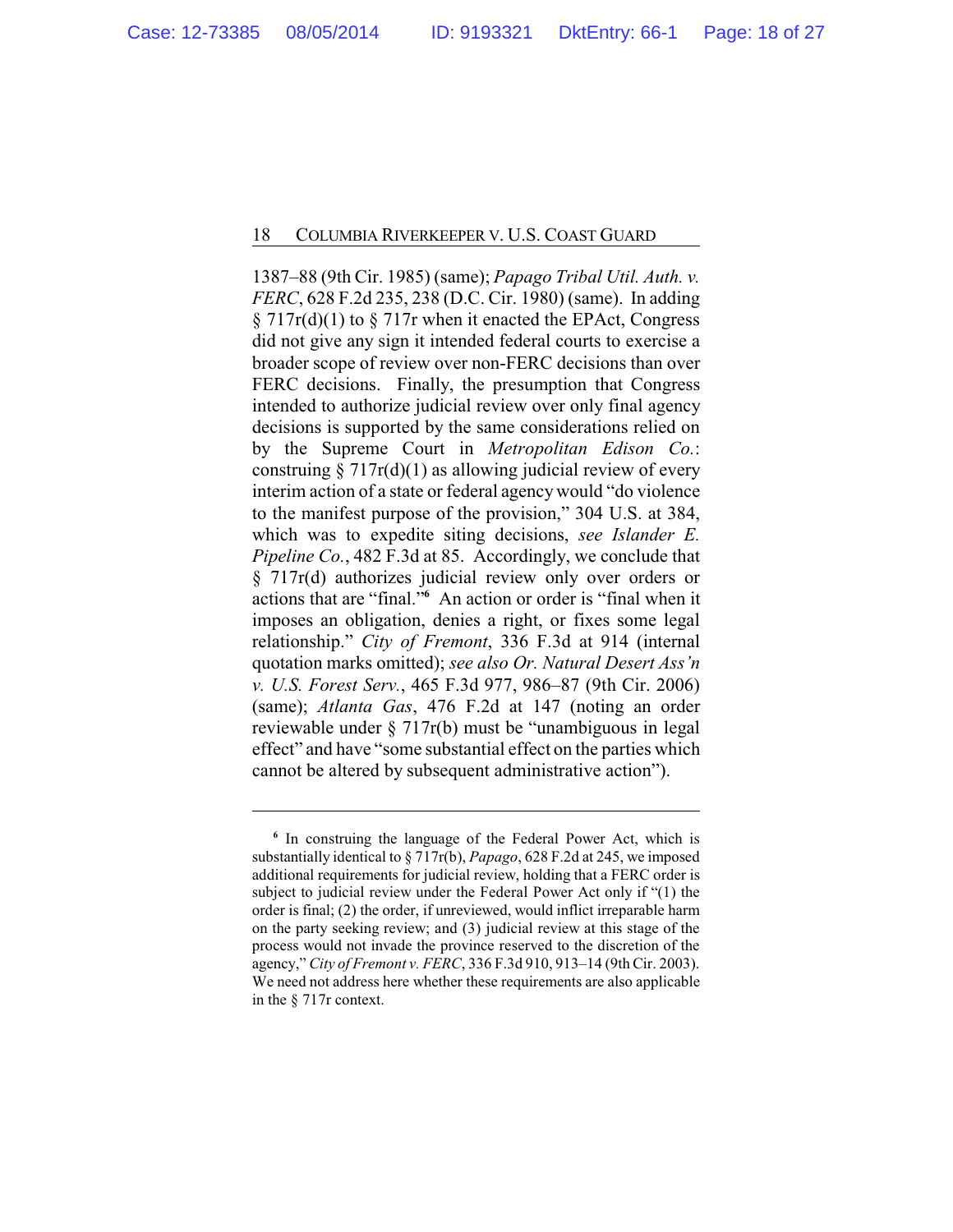Section  $717r(d)(1)$  limits our review not only to final actions and orders, but also to those that "issue, condition, or deny any permit, license, concurrence, or approval (hereinafter collectively referred to as 'permit') required under Federal law." Although the statute does not define "permit, license, concurrence, or approval," it collectively refers to these terms as "permit," indicating that Congress intended to capture the type of agency determination that grants or denies permission to take some action. *See United States v. Stevens*, 559 U.S. 460, 474 (2010) (applying *noscitur a sociis* canon). The dictionary definition of permit is "a written warrant or license granted by one having authority," Merriam-Webster's Collegiate Dictionary 923 (11th ed. 2003), which is similar to the definitions of the other statutory terms.**<sup>7</sup>** Indeed, the terms are often defined by one another. *See, e.g.*, Black's Law Dictionary 1176 (8th ed. 2003) (defining "permit" as "a certificate evidencing permission; a *license*" (emphasis added)); *id.* at 938 (defining "license" as "[a] *permission*, usu. revocable, to commit some act" (emphasis added)).

Accordingly, Congress contemplated that an order or action reviewable under  $\S 717r(d)(1)$  would be (1) a final agency action or order (2) issuing, conditioning or denying (3) an agency determination (of a sort analogous to a permit) that has the legal effect of granting or denying permission to take some action.

**<sup>7</sup>** *See* Merriam-Webster's Collegiate Dictionary 717 (11th ed. 2003) (defining "license" as "a permission to act"; "a permission granted by competent authority to engage in . . . an activity otherwise unlawful"); *id.* at 259 (defining "concurrence" as "an agreement or union in action"); *id.* at 61 (defining "approval" as "an act or instance of approving" and defining "approve" as "to give formal or official sanction to").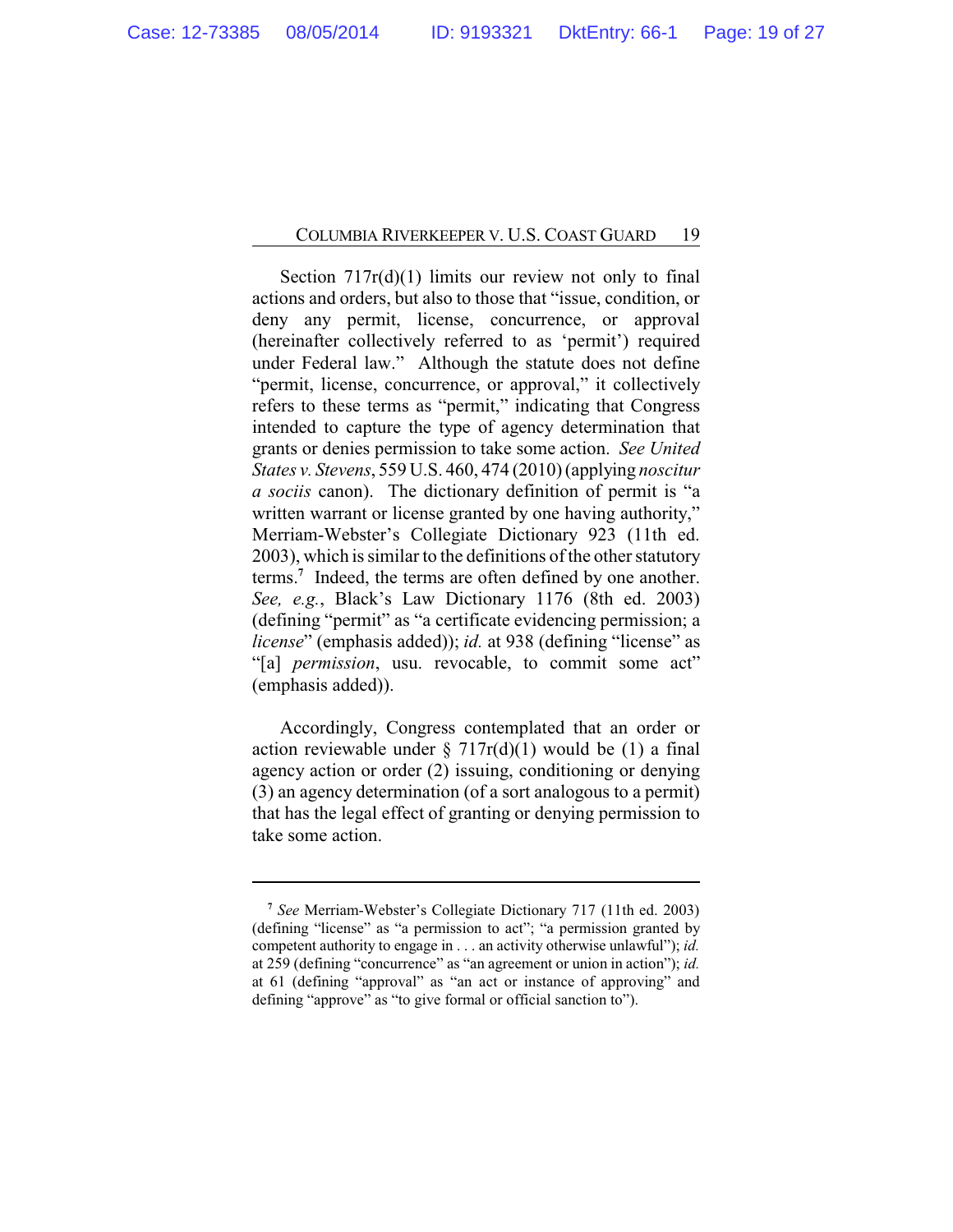B

Applying this interpretation, the letter of recommendation for the East Skipanon LNG terminal is not a permitting action or order under § 19 of the Natural Gas Act.

On its face, the Coast Guard's letter of recommendation for this terminal is not an agency determination granting or denying permission to take some action. As early as 1986, the Coast Guard recognized that its siting authority was limited and retreated from its position that it was authorized to issue a "use permit" for LNG terminal facilities. Instead, it promulgated regulations allowing it to issue only a letter of recommendation. Congress's express grant of exclusive siting authority to FERC, *see* 15 U.S.C. § 717b(e)(1), further clarified that the Coast Guard lacks authority over siting decisions. Congress is assumed to know existing law, and Congress did not require FERC to obtain or comply with the Coast Guard's letter of recommendation, even though the Coast Guard had begun issuing such letters long before the EPAct was enacted. *See Goodyear Atomic Corp. v. Miller*, 486 U.S. 174, 184–85 (1988) ("We generally presume that Congress is knowledgeable about existing law pertinent to the legislation it enacts.").

Congress subsequently confirmed that the Coast Guard's only obligation was to "make a recommendation" to FERC as to the suitability of the waterway. Pub. L. No. 111-281, § 813, 124 Stat. at 2999.**<sup>8</sup>** Because "recommendation" is not

**<sup>8</sup>** Congress passed the 2010 Coast Guard Authorization Act after the Coast Guard issued the letter of recommendation for the East Skipanon LNG terminal but before the final administrative appeal denial. The parties do not dispute that the 2010 statute applies here.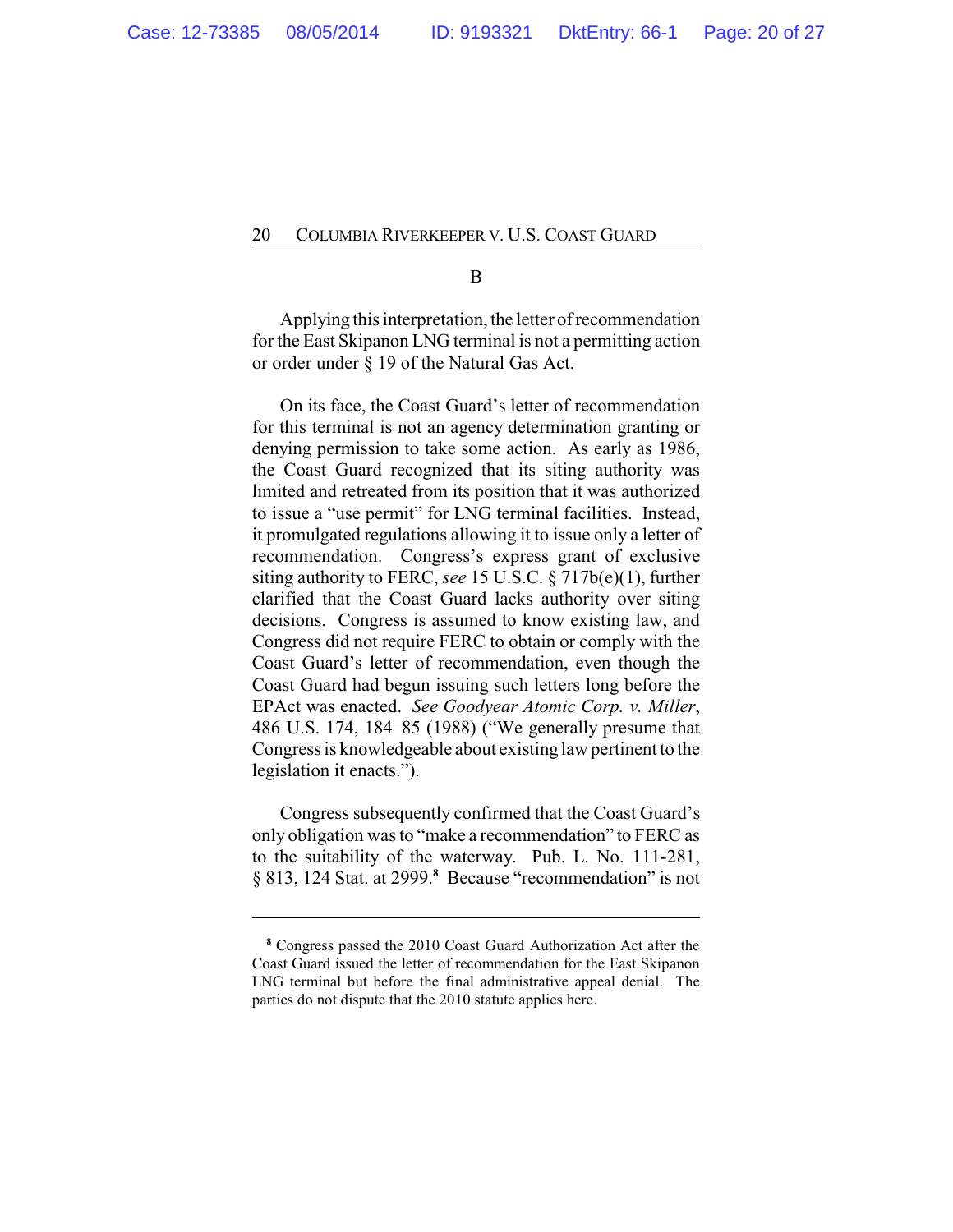defined, we assume Congress adopted the common meaning of the term "recommendation," which is a suggestion or advisement without decisive authority, *see* Merriam-Webster's Collegiate Dictionary 1039 (11th ed. 2003) (defining "recommendation" as "the act of recommending"); id. (defining "recommend" as "to present as worthy of acceptance . . . . ; to endorse as fit worthy or competent . . . ; advise"). Because nothing in the EPAct or the Coast Guard Authorization Act suggests that the Coast Guard's "recommendation" is anything more than expert advice which FERC will use to inform its decision of whether to approve the proposed facility, we conclude the Coast Guard's letter of recommendation for the East Skipanon LNG terminal does not have any conclusive legal effect.**<sup>9</sup>** *Cf.* Revision of LNG and LHG Waterfront Facility General Requirements, 75 Fed. Reg. 29420, 29423 (May 26, 2010) ("Recommendations expressed in the [letter of recommendation] represent the Coast Guard's professional input and are provided in the context of the Federal, State, or local jurisdictional agency's proceedings, which provide for participation and public comments."). Because a letter is not a "permit, license, concurrence, or approval," for purposes of  $\S 717r(d)(1)$ , it is therefore not subject to judicial review.

**<sup>9</sup>** To the extent Riverkeeper argues that the final administrative appeal denial was a "final agency action" based on language in 33 C.F.R. § 127.015(d) (2009), we reject this argument, because nothing in the record indicates that the Coast Guard's final decision had the effect of issuing, conditioning, or denying a permit, *see* 15 U.S.C. § 717r(d)(1). Because Riverkeeper did not appeal the action in district court asserting jurisdiction under the APA, which provides for judicial review of final agency actions, *see* 5 U.S.C. § 704, we need not address whether Riverkeeper could have asserted a claim for relief in that context.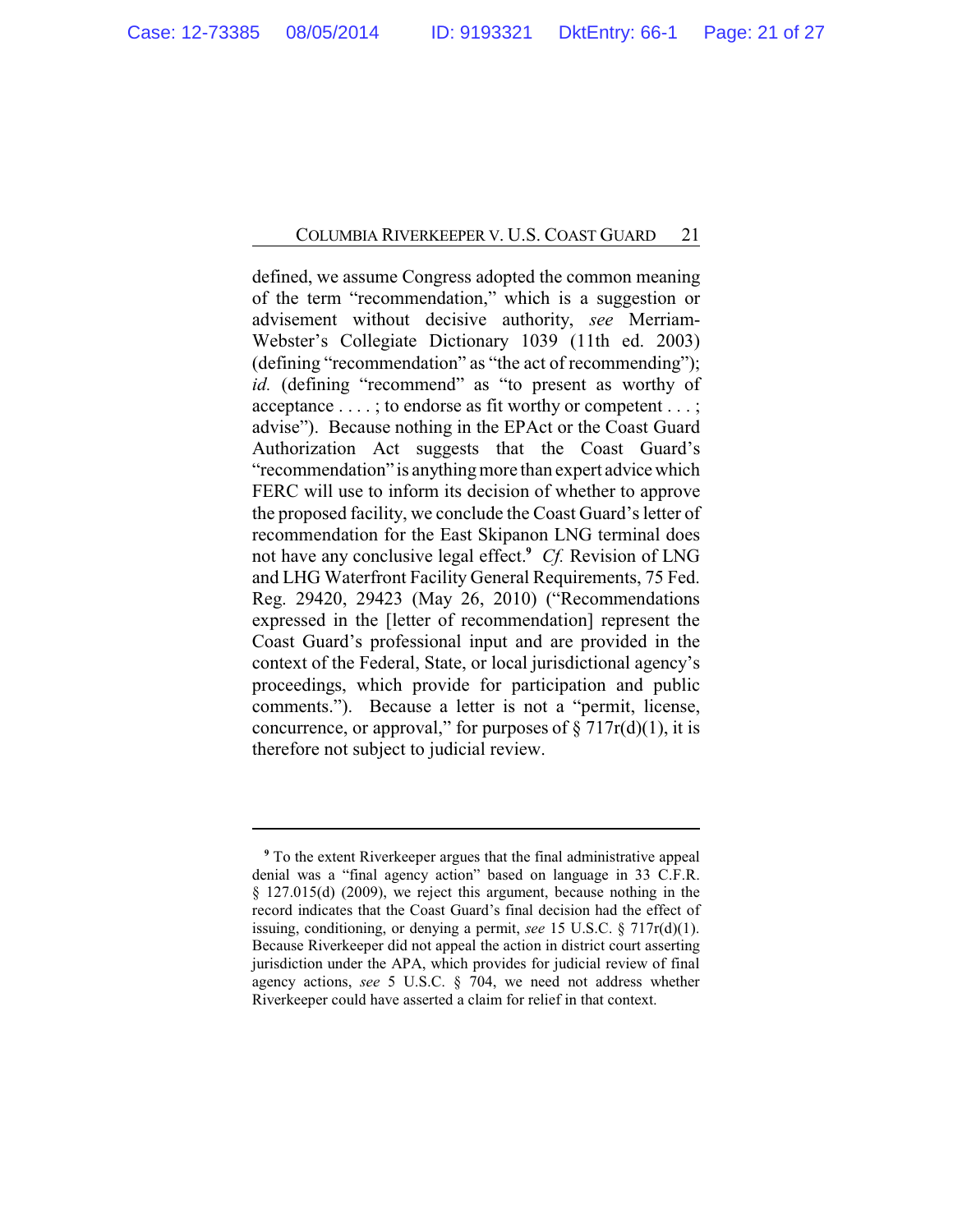Riverkeeper raises several arguments against this interpretation. First, Riverkeeper suggests that if  $\S 717r(d)(1)$ applies only to final actions relating to permits, and does not apply to the Coast Guard's letter of recommendation, it will do no work in the statutory regime. Since we are to interpret statutes to avoid making any provision superfluous, *Corley v. United States*, 556 U.S. 303, 314 (2009), Riverkeeper argues that such an interpretation cannot be correct. We disagree. The main purpose of  $\S$  717r(d)(1) was to allow judicial review of state agencies' denial of certifications required under federal environmental laws. *See Islander E. Pipeline Co.*, 482 F.3d at 85–88 (reviewing state order denying petitioner's application for a Water Quality Certificate). Moreover, the NGA itself makes clear that certain federal agency actions are subject to judicial review under this section; for instance, FERC must "obtain the *concurrence* of the Secretary of Defense before authorizing the siting, construction, expansion, or operation of liquefied natural gas facilities affecting the training or activities of an active military installation." 15 U.S.C. § 717b(f)(3) (emphasis added).

Second, Riverkeeper argues that the term "letter of recommendation" is misleading, and as a practical matter, such a letter constitutes a final agency action or order under  $\S 717r(d)(1)$ . We agree that an agency's characterization of its action as being provisional or advisory is not necessarily dispositive, and courts consider whether the practical effects of an agency's decision make it a final agency action, regardless of how it is labeled. Under the APA, for instance, even if the agency does not label its decision or action as final, it may be reviewable if it "has the status of law or comparable legal force" or if "immediate compliance with its terms is expected." *Or. Natural Desert Ass'n*, 465 F.3d at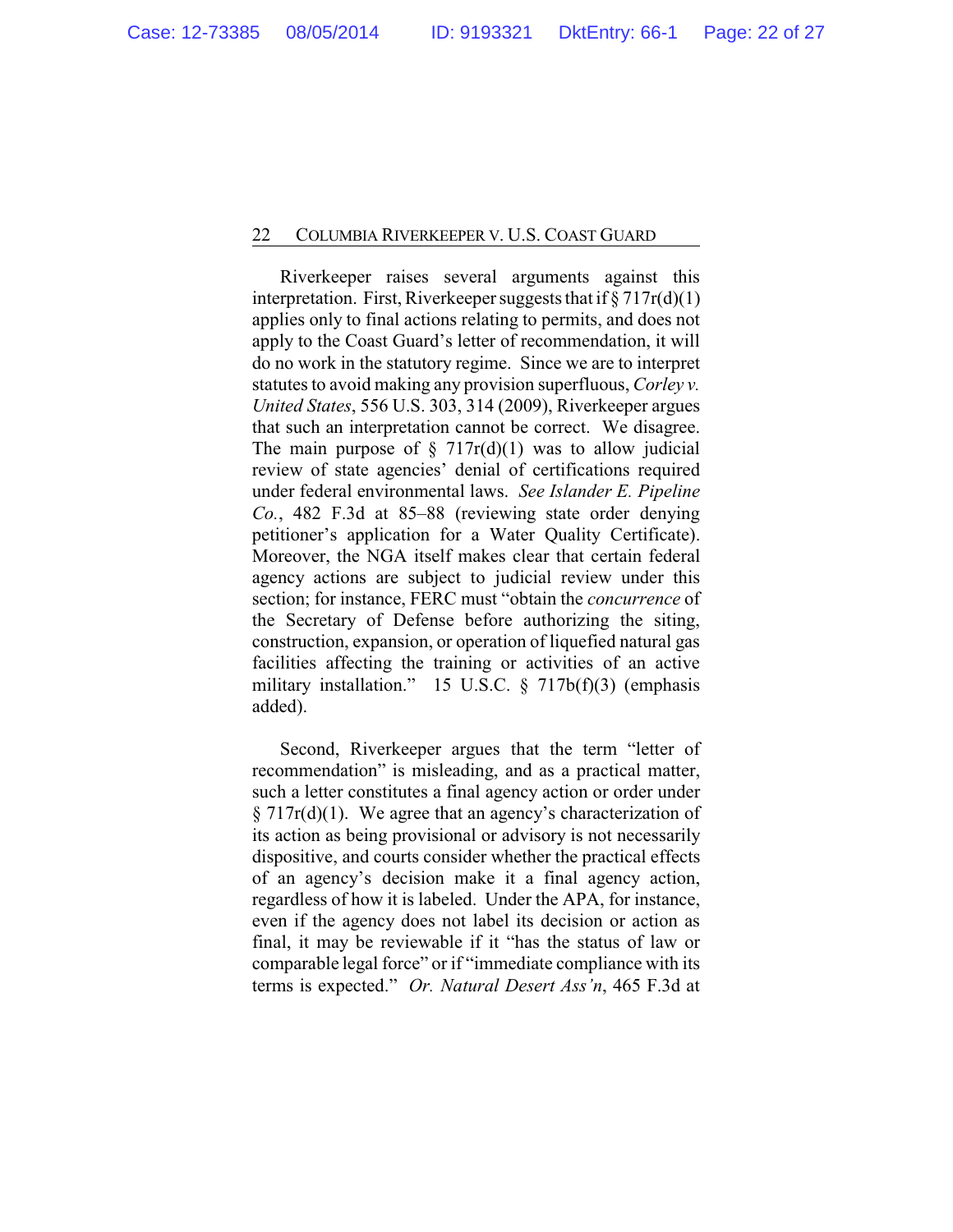987. In *Bennett v. Spear*, 520 U.S. 154 (1997), the Supreme Court concluded that a biological opinion issued by the Fish and Wildlife Service pursuant to the ESA was an appealable final agency action under the APA because it effectively authorized a federal agency to take endangered species if it complied with the prescribed conditions. *Id.* at 177–78. While styled as an "opinion," the biological opinion had "direct and appreciable legal consequences." *Id.* at 178. Likewise, a document styled as a "guidance document" may amount to a final agency action when it "reflect[s] a settled agencyposition which has legal consequences." *Appalachian Power Co. v. EPA*, 208 F.3d 1015, 1023 (D.C. Cir. 2000). By contrast, an agency determination that certain property contains wetlands subject to the Clean Water Act is not a reviewable action under the APA, because that decision does not determine rights or obligations from which legal consequences will flow. *Fairbanks N. Star Borough v. U.S. Army Corps of Eng'rs*, 543 F.3d 586, 593–94 (9th Cir. 2008). We have followed the same approach in the NEPA and ESA contexts as well. *See Ramsey v. Kantor*, 96 F.3d 434, 444 (9th Cir. 1996) (concluding an agency's incidental take statement was the functional equivalent of a permit and therefore constituted a "major Federal action" triggering NEPA obligations); *cf. Karuk Tribe of Cal. v. U.S. Forest Serv.*, 681 F.3d 1006, 1021–23 (9th Cir. 2012) (en banc) (concluding the Forest Service's decision authorized rather than advised proposed mining activity and therefore triggers ESA requirements), *cert. denied*, 133 S. Ct. 1579 (2013).

Relying on these precedents, Riverkeeper maintains that the Coast Guard's letter of recommendation for the East Skipanon LNG terminal is the functional equivalent of a permit because either (1) the letter of recommendation is in practice a necessary prerequisite for siting of a facility or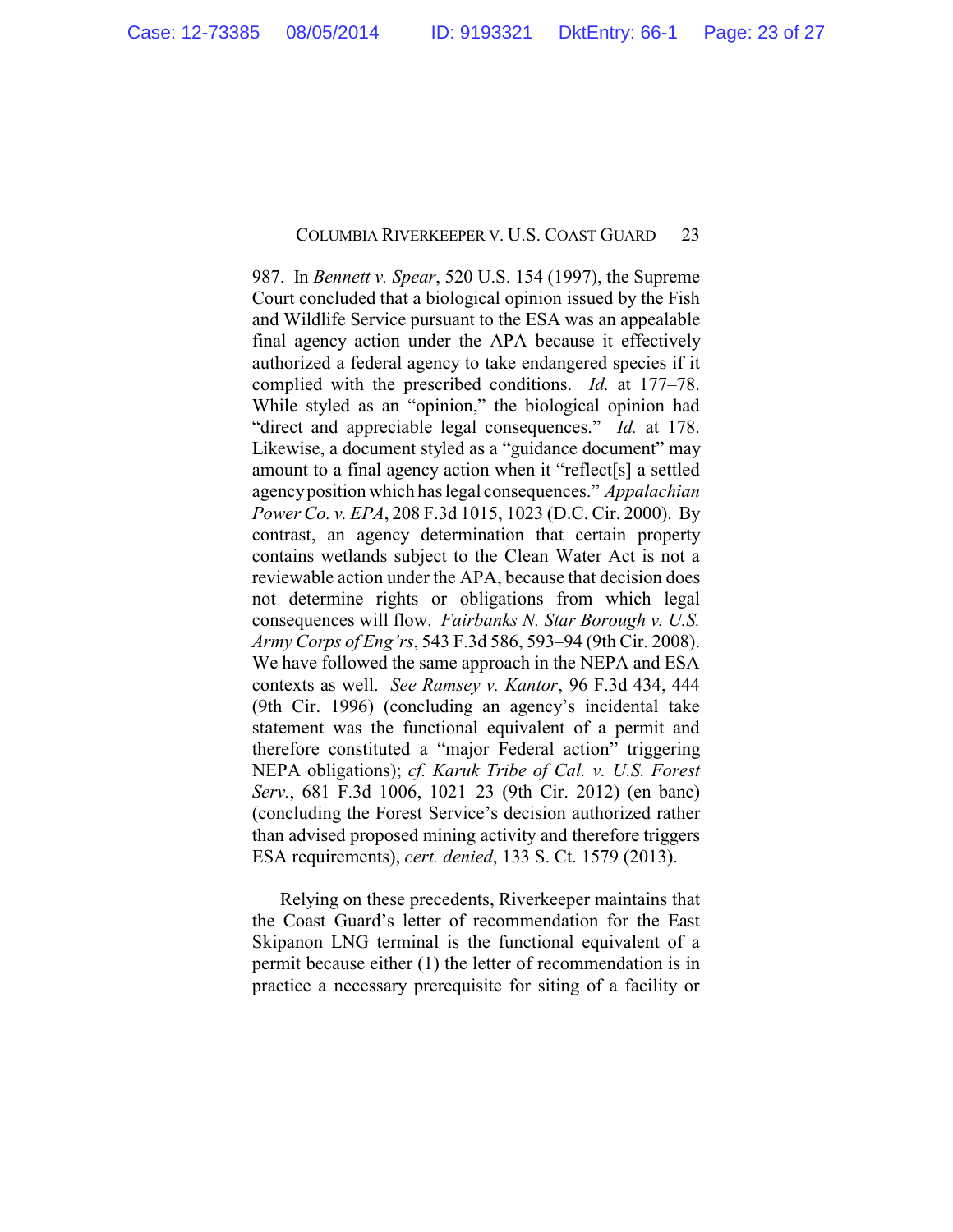(2) the letter of recommendation will effectively regulate vessel traffic along the waterway after the facility's construction. We disagree with both assertions.

First, the record does not establish that obtaining the Coast Guard's approval of the proposed site for an LNG terminal is a necessary prerequisite for siting an LNG facility. Here, the Coast Guard has no enforcement authority over FERC's siting decision, and its letter of recommendation does not produce legal consequences. In *Bennett* and *Appalachian* Power, by contrast, the agency action had a "virtually determinative effect" on the project proponent. *Bennett*, 520 U.S. at 169; *see also id.* at 178 (stating that the Fish and Wildlife Service's biological opinion "alter[ed] the legal regime" to which the federal agency was subject and had the power to preclude the federal agency's ability to go forward with its water reclamation project); *Appalachian Power*, 208 F.3d at 1023 (stating that "through the Guidance, EPA has given the States their 'marching orders'").

Nor does the record support Riverkeeper's argument that, as a practical matter, FERC always complies with the Coast Guard's letter of recommendation, which effectively gives it the force of law. In making this claim, Riverkeeper relies primarily on the First Circuit's decision in *City of Fall River v. FERC*, 507 F.3d 1 (1st Cir. 2007). But Riverkeeper's reliance on *Fall River*is misplaced because in that case FERC gave the person seeking to construct an LNG terminal facility a conditional approval that was subject to the Coast Guard's approval of a vessel transportation plan. *Id.* at 3–5. Under these circumstances, the Coast Guard's approval did have binding effect, because FERC had the plenary authority to make a siting order subject to such a requirement. *See* 15 U.S.C. § 717b(e). But nothing in *Fall River* suggests that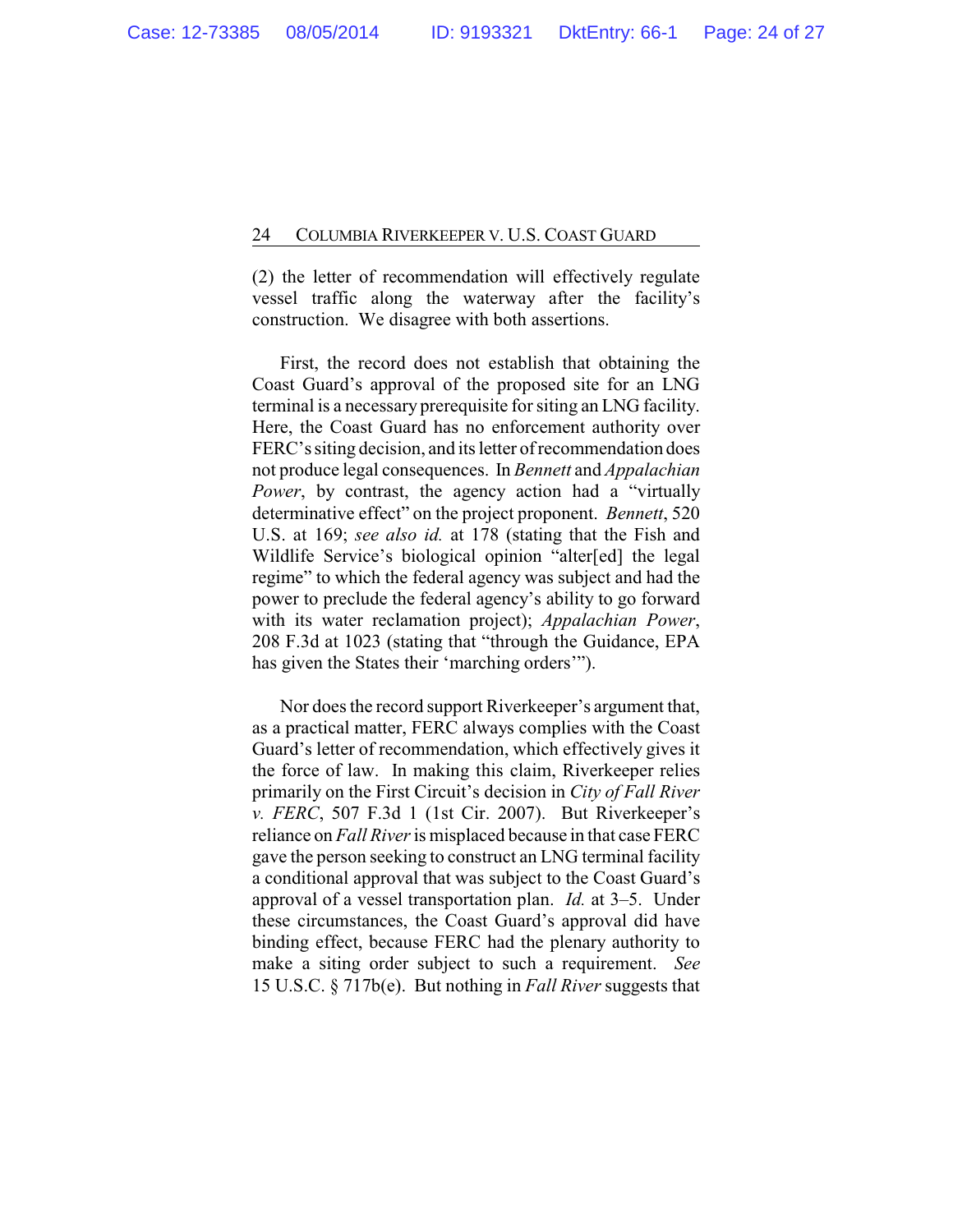FERC has a firm internal policy to condition its approval upon the Coast Guard's decision, and there is no evidence in the record before us suggesting that FERC has such an entrenched policygenerallyor imposed such a condition here.

Second, we reject Riverkeeper's claim that the Coast Guard's letter of recommendation will effectively regulate vessel traffic along the waterway after the facility's construction. For this claim, Riverkeeper relies on the captain of the port's statement in the letter of recommendation that "should an LNG transit be attempted along this waterway without full implementation of the risk mitigation measures" the Coast Guard would reference the letter of recommendation's "determinations, analysis, and ultimate recommendation as to the suitability of this waterway" in a "Captain of the Port Order." On its face, this language suggests that the Coast Guard intends to prevent the East Skipananon LNG facility from receiving vessels unless the project proponent complies with the letter's requirements. But the record establishes that the Coast Guard has not taken this position. Most important, the Coast Guard's final administrative decision, dated August 25, 2012, states that mitigation measures in the letter of recommendation are not binding on the captain of the port, and that as a practical matter, the Coast Guard does not and could not regulate the waterways by preventing vessel transit to LNG terminals that failed to obtain an approval letter. In considering the effect of the letter of recommendation, we are bound by the final determination at the higher level of the agency. *Cf. Nat'l Ass'n of Home Builders v. Defenders of Wildlife*, 551 U.S. 644, 659 (2007) ("[T]he fact that a preliminary determination by a local agency representative is later overruled at a higher level within the agency does not render the decisionmaking process arbitrary and capricious."); *Bechtel v. Admin. Review*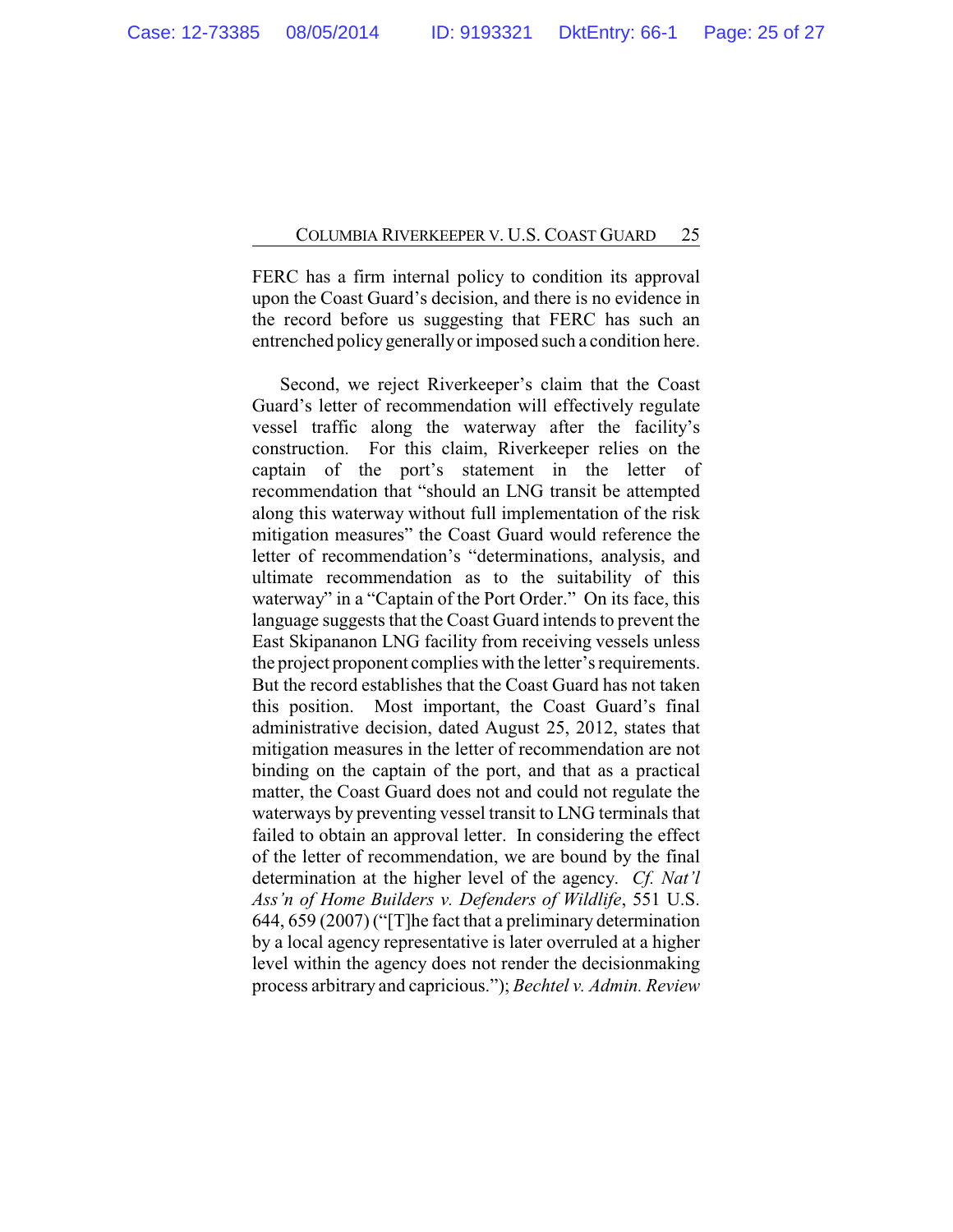*Bd., U.S. Dep't of Labor*, 710 F.3d 443, 449 (2d Cir. 2013) (concluding ALJ's error was "beside the point" where the Administrative Review Board recognized the error and explained that it did not affect the case's outcome).**<sup>10</sup>** Accordingly, we conclude that the letter of recommendation is not in practice a final agency action.**<sup>11</sup>**

Although the record does not establish that the Coast Guard's letter of recommendation is a final agency order or action "to issue, condition, or deny any permit, license, concurrence, or approval" required under Federal law, 15 U.S.C. § 717r(d)(1), this does not mean that the Coast Guard's recommendations are immune from judicial review.

C

**<sup>10</sup>** The Coast Guard press release and public relations documents, which also state that Oregon LNG must implement the risk mitigation measures in the Coast Guard's letter of recommendation, merely track the language of the letter, and so do not provide any additional support for Riverkeeper's interpretation. The April 13, 2009 "Executive Brief"cited in Riverkeeper's reply suffers from the same infirmity.

**<sup>11</sup>**Riverkeeper points to two other documents to support its interpretation of the import of the letter of recommendation, but its arguments are meritless. First, Riverkeeper claims that language in the Bradwood project's final environmental impact statement indicates that LNG tankers must complywith mitigation measures set forth in the Coast Guard's letter of recommendation. Even if we interpreted the Bradwood environmental documents as Riverkeeper urges, the Coast Guard analyzed the Bradwood project under its pre-EPAct guidance document (NVIC 05-05), which is no longer applicable here. Riverkeeper's reliance on a May 2009 letter from the Coast Guard to FERC is likewise misplaced; that letter merely explains that the Coast Guard, not FERC, has jurisdiction over design and equipment requirements on vessels. Nothing in the Coast Guard's letter indicates that the advice contained in a letter of recommendation is binding.